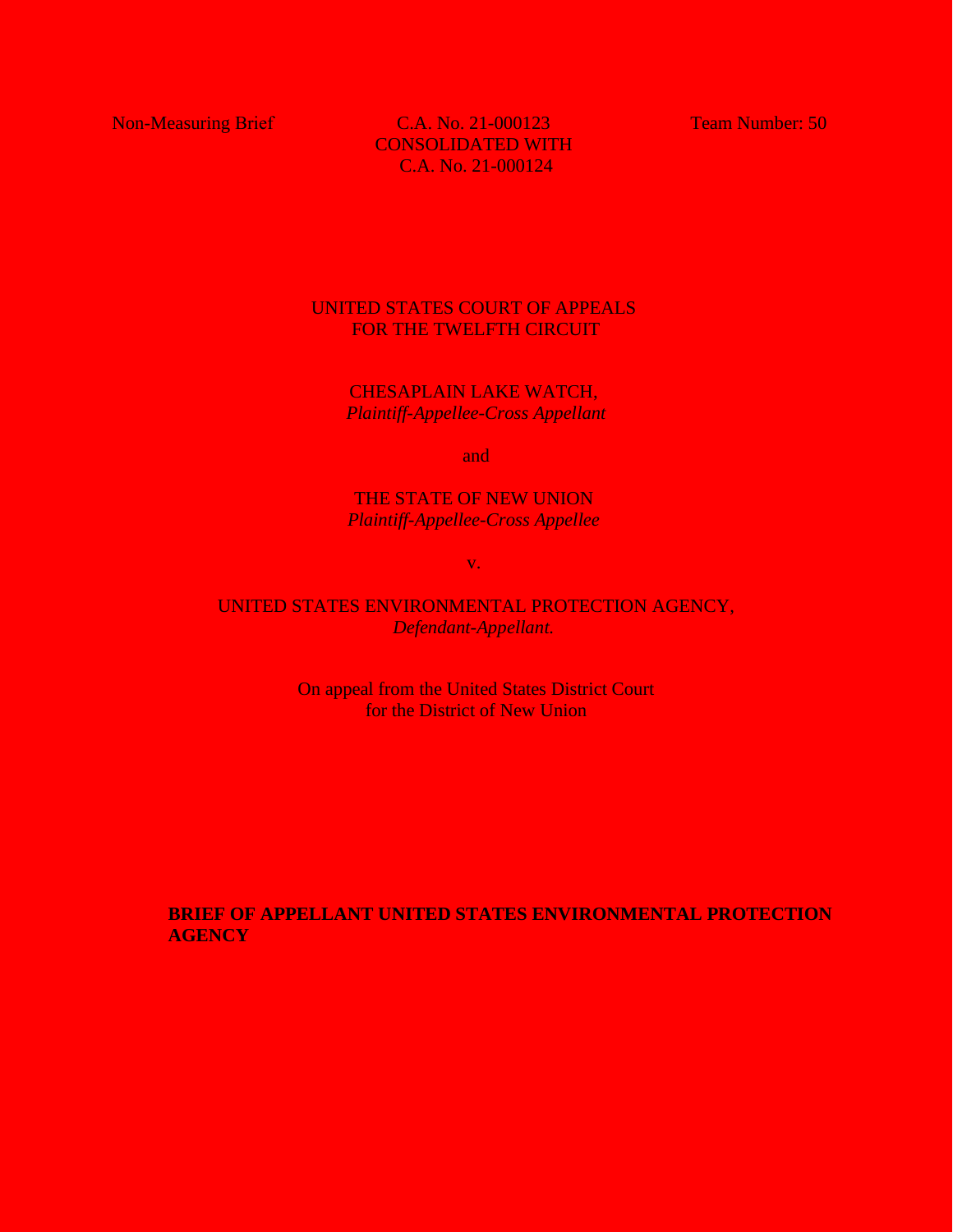# **TABLE OF CONTENTS**

| I.   | EPA's rejection of the New Union Chesaplain Watershed phosphorus TMDL and decision to                      |
|------|------------------------------------------------------------------------------------------------------------|
|      |                                                                                                            |
| A.   |                                                                                                            |
| Β.   | The TMDL standards are a proposed plan, not a project, and fail the first prong of the ripeness inquiry. 8 |
| C.   | The TMDL Standards do not cause immediate injury to the plaintiffs, failing the second prong of the        |
|      |                                                                                                            |
| Π.   | EPA correctly interpreted "total maximum daily load" in its determination to reject the New                |
|      |                                                                                                            |
| А.   |                                                                                                            |
| Β.   | The court is wrong to part with the Third Circuit ruling in American Farm Bureau and other similar         |
|      |                                                                                                            |
| III. | EPA's approval of the CWIP TMDL's was valid and within its discretion as conferred by                      |
|      |                                                                                                            |
| А.   |                                                                                                            |
| Β.   |                                                                                                            |
| C.   |                                                                                                            |
| D.   |                                                                                                            |
| IV.  | EPA's Determination to Approve Nonpoint Source BMPs as an Offset to Point Source                           |
|      |                                                                                                            |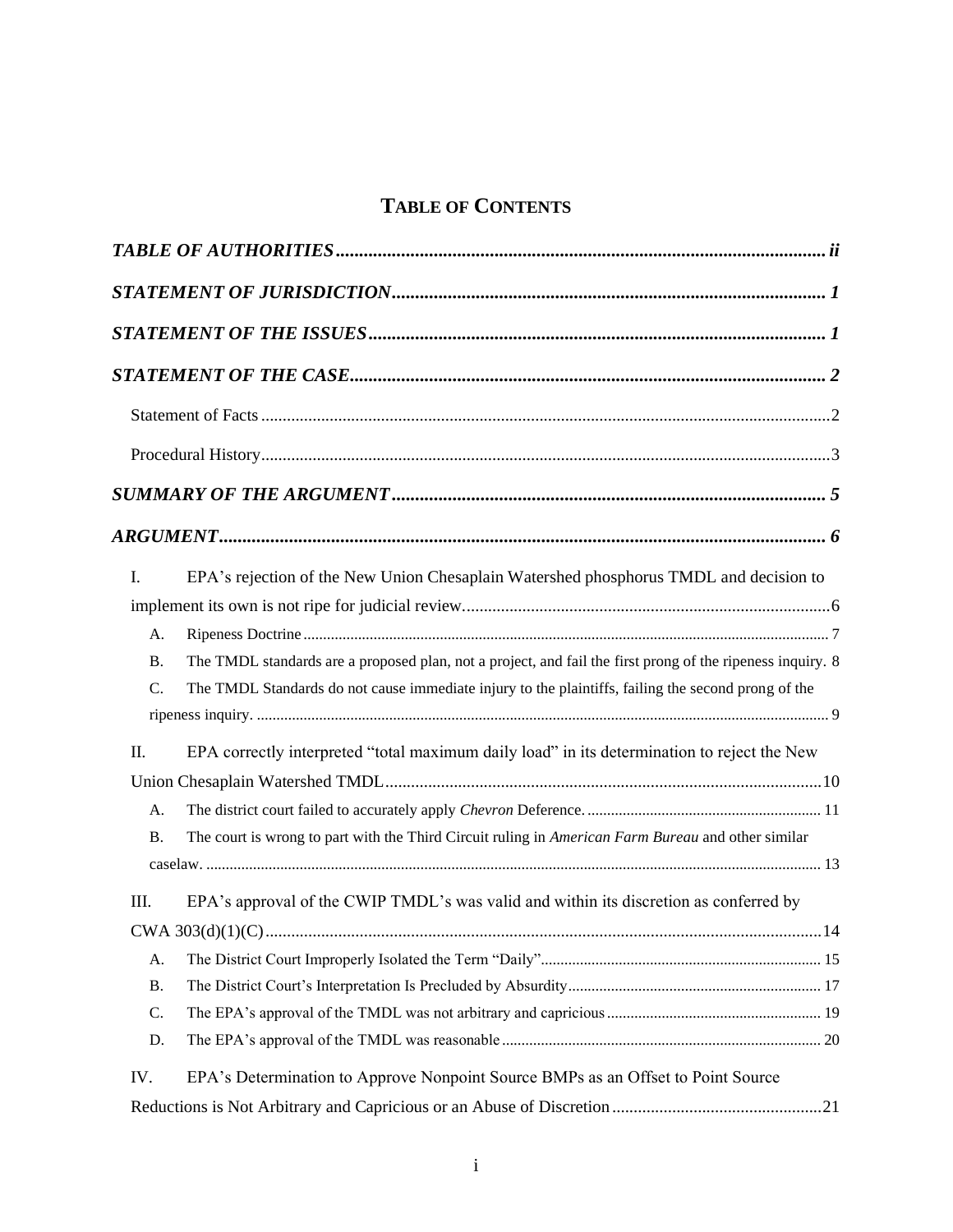<span id="page-2-0"></span>

|--|

# **TABLE OF AUTHORITIES**

# **CASES**

| Abbott Laboratories v. Gardner,                                                       |
|---------------------------------------------------------------------------------------|
|                                                                                       |
| American Farm Bureau Federation v. U.S. E.P.A.,                                       |
|                                                                                       |
| Cement Kiln Recycling Coal. v. EPA,                                                   |
|                                                                                       |
| Chesaplain Lake Watch and The State of New Union v. U.S. EPA,                         |
| consolidated cases nos. 66-CV-2020 and No. 73-CV-2020 RNR, (D.N.U. August 15, 2021) 4 |
| Chevron, U.S.A., Inc. v. NRDC,                                                        |
|                                                                                       |
| City of Arcadia v. U.S. EPA,                                                          |
|                                                                                       |
| Columbia Riverkeeper v. Wheeler,                                                      |
|                                                                                       |
| Friends of Earth, Inc. v. E.P.A.,                                                     |
|                                                                                       |
| Lexecon Inc. v. Milberg Weiss Bershad Hynes & Lerach,                                 |
|                                                                                       |
| Motor Vehicle Mfrs. Ass'n of the U.S., Inc. v. State Farm Mut. Auto. Ins. Co.,        |
|                                                                                       |
| Nat'l Cable & Telecomms. Ass'n, Inc. v. Gulf Power Co.,                               |
|                                                                                       |
| NRDC v. Muszynski,                                                                    |
|                                                                                       |
| Ohio Forestry Ass'n, Inc. v. Sierra Club,                                             |
|                                                                                       |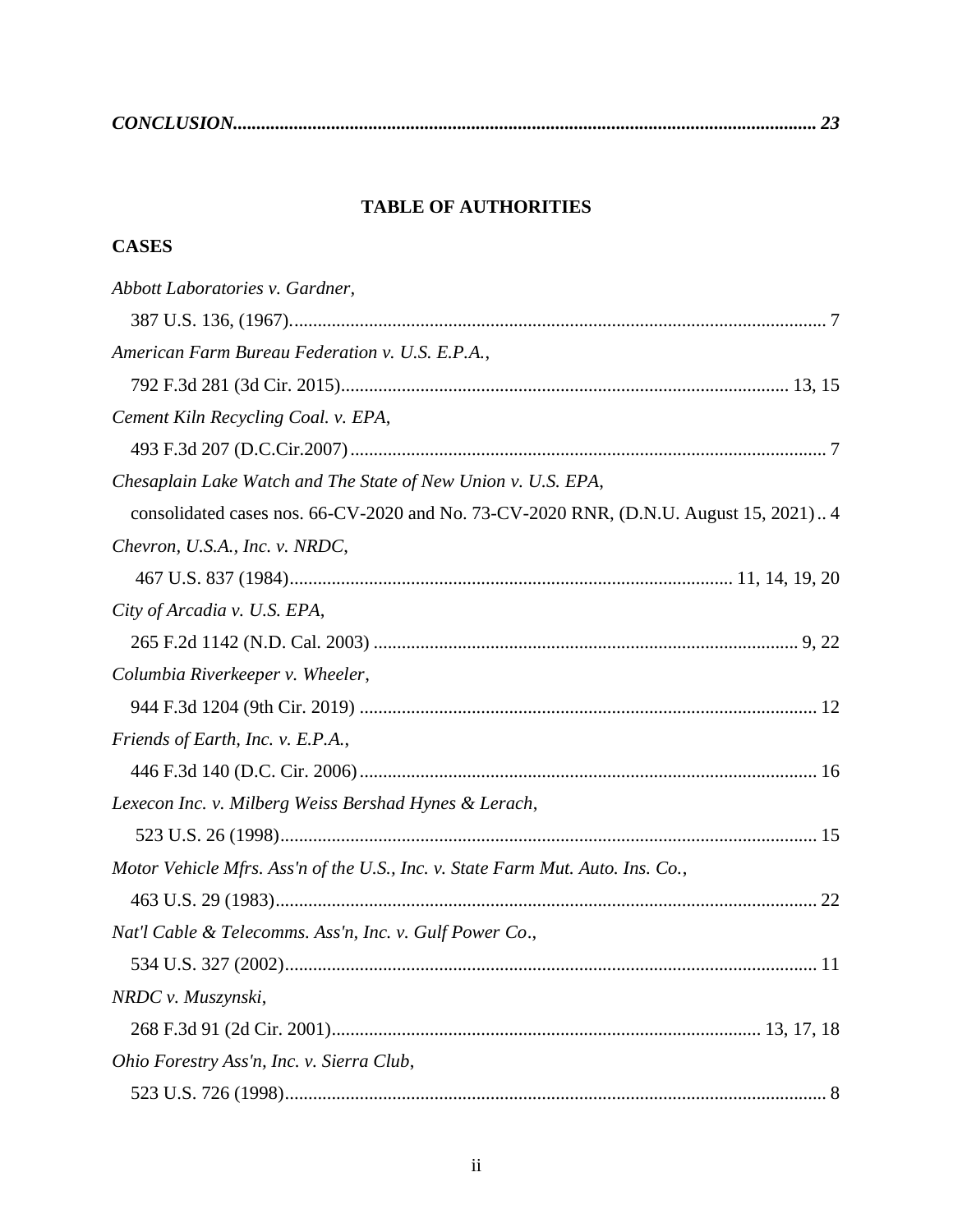| See Pine Creek Valley Watershed Assoc. v. U.S. E.P.A.,           |  |
|------------------------------------------------------------------|--|
|                                                                  |  |
| Sierra Club v. Meiburg,                                          |  |
|                                                                  |  |
| State Farm Mut. Auto. Ins. Co. v. Dole,                          |  |
|                                                                  |  |
| United States v. Turkette,                                       |  |
|                                                                  |  |
| Upper Blackstone Water Pollution Abatement Dist. v. U.S. E.P.A., |  |
|                                                                  |  |

# **STATUTES**

# **OTHER AUTHORITIES**

| U.S. Env't Prot. Agency Off. of Water, Memorandum on Clarification Regarding "Phased" Total |  |
|---------------------------------------------------------------------------------------------|--|
|                                                                                             |  |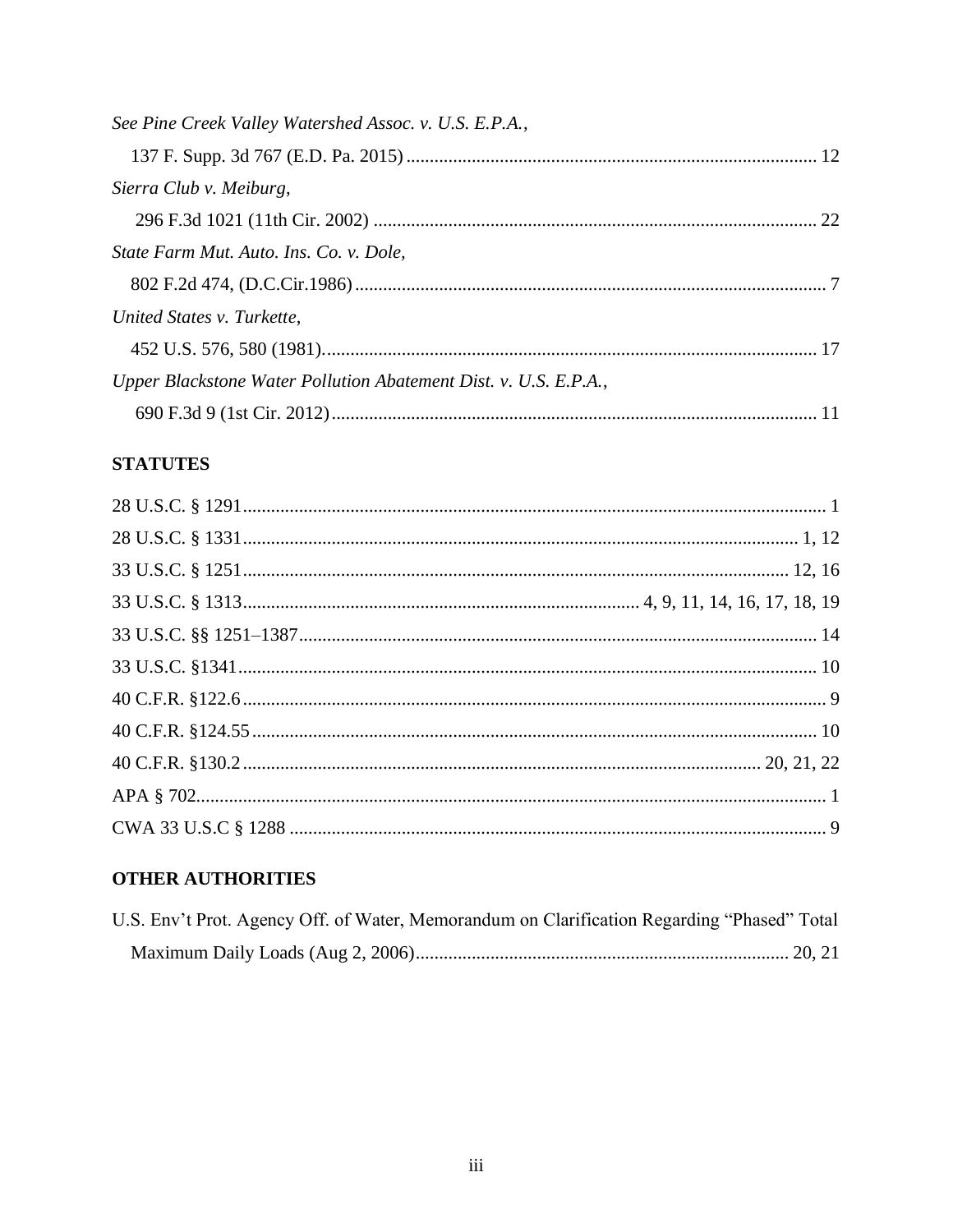#### **STATEMENT OF JURISDICTION**

<span id="page-4-0"></span>Both cases are brought under the Administrative Procedure Act, APA § 702. The United States District Court for the District of New Union has jurisdiction to review the case pursuant to 28 U.S.C. § 1331, which grants that "the district courts shall have original jurisdiction of all civil actions arising under the Constitution, laws, or treaties of the United States. *See* R. at 10.

This Court has jurisdiction to review the final order of the United States District Court for the District of New Union under 28 U.S.C. § 1291, which provides that United States Courts of Appeals "shall have jurisdiction of appeals from all final decisions of the district courts of the United States."

### **STATEMENT OF THE ISSUES**

- <span id="page-4-1"></span>1. Was the district court correct in holding that the EPA's determination to reject the New Union Chesaplain Watershed phosphorus TMDL and adopt its own TMDL and implementation plan for the Lake Chesaplain Watershed was ripe for judicial review?
- 2. Was the district court correct in holding that the EPA's determination to reject the New Union Chesaplain Watershed phosphorus TMDL on the grounds that the TMDL failed to include wasteload allocations and load allocations was contrary to law and an incorrect interpretation of the term "total maximum daily load" in CWA 303(d)?
- 3. Was the district court correct in holding that the EPA could not approve the New Union Chesaplain Watershed phosphorus TMDL in light of its form as a phased percentage reduction in annual loadings rather than a fixed daily limit on total loadings?
- 4. Was the district court correct in holding that the EPA did not act arbitrarily and capriciously in approving the New Union Chesaplain Watershed phosphorus TMDL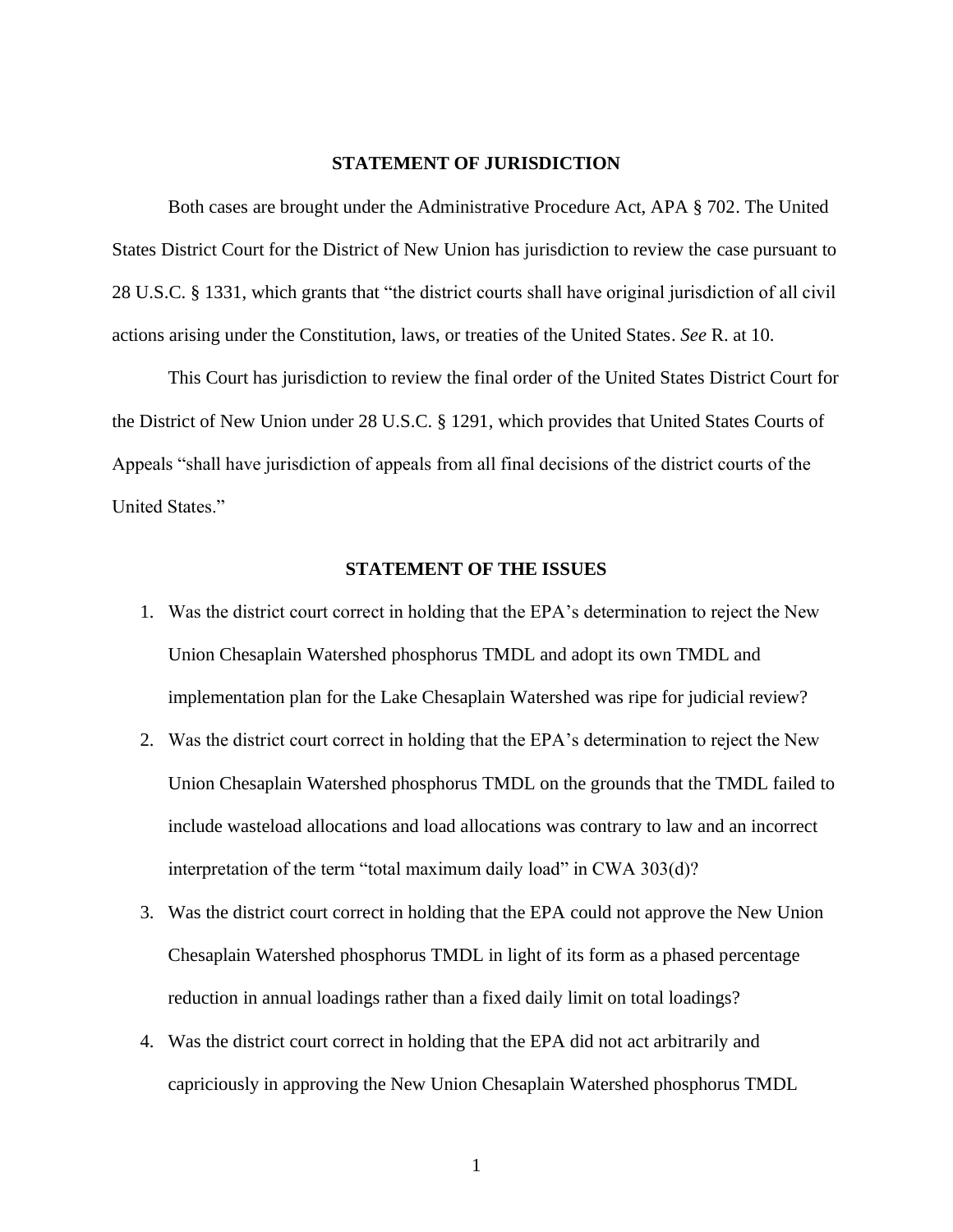<span id="page-5-0"></span>despite the lack of "reasonable assurance" New Union would implement the Best Management Practices for nonpoint pollution sources?

#### **STATEMENT OF THE CASE**

### **Statement of Facts**

<span id="page-5-1"></span>Lake Chesaplain is a natural lake located entirely within the State of New Union. It is centered around the Chesaplain National Forest, agricultural lands with several lakefront vacation communities, and home developments on the shoreline. R. at 7. The City of Chesaplain Mills is located at the north end of the lake, where the New Union River flows into Lake Chesaplain. Prior to the 1990s, Lake Chesaplain had great water quality. Under New Union's Water Quality Standards (WQS), Lake Chesaplain is designated as Class AA, which is the highest quality waters of the state. R. at 8. However, throughout the 1990s, ten large-scale hog production facilities, also known as concentrated animal feeding operations (CAFOs), were developed in the Union River watershed, along with a large-scale slaughterhouse and new septic systems. R. at 7. The slaughterhouse on Lake Chesaplain has a Clean Water Act (CWA) National Pollutant Discharge Elimination System (NPDES) permit for a direct discharge into the Union River. Chesaplain Mills' sewage treatment plant (STP) which discharges directly into Lake Chesaplain has a CWA permit. The septic systems and the hog CAFOs are not subject to CWA permit. *Id.*

The combination of these developments and additional discharges led to a visible decline in water quality in the Lake in the 2000s. Algal blooms formed during the summer months, fish productivity declined, swimming became unsuitable, and property values and tourism revenue declined. *Id.* In 2012, the Chesaplain Commission issued a report finding excessive phosphorus levels in the water body. R. at 8. Dissolved oxygen (DO) levels were at unhealthy levels and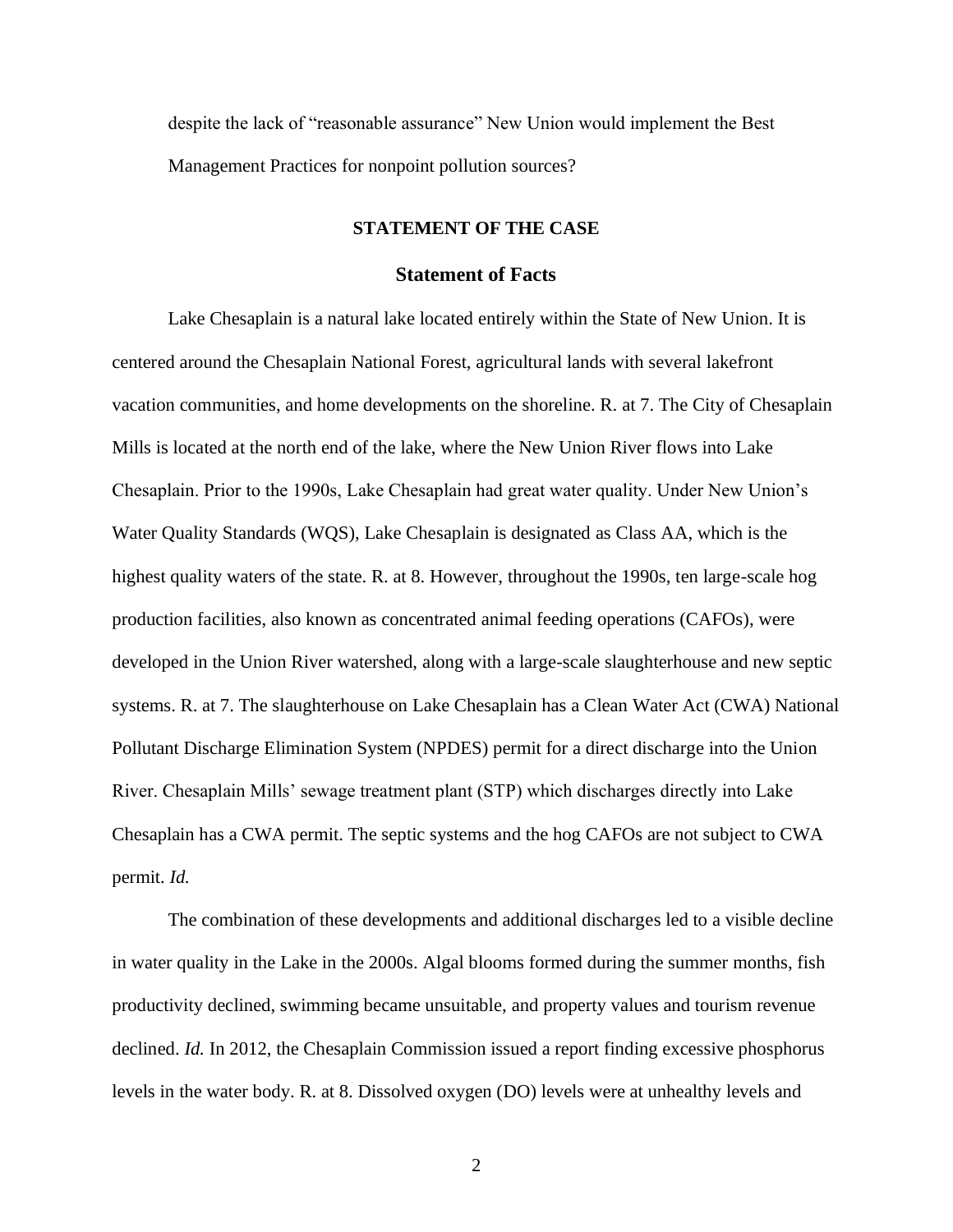odor and water clarity were violating the state's WQS. In 2014, the New Union Division of Fisheries and Environmental Control (DOFEC) submitted an impaired water list to the United States Environmental Protection Agency (EPA) and included Lake Chesaplain on the list. *Id.*

DOFEC did not submit a Total Maximum Daily Load (TMDL) for Lake Chesaplain in its submittal to the EPA and, in 2015, Chesaplain Lake Watch (CLW) served a notice letter on both New Union and the EPA threatening to sue based on the failure of either agency to establish a TMDL for the Lake. *Id.* DOFEC then commenced a state rulemaking proceeding to establish a TMDL and the Chesaplain Commission issued a supplemental report in 2016. R. at 9. In 2017, DOEFC publicly noticed a proposal to implement the TMDL through an equal staged reduction in phosphorus discharges by both the point sources and nonpoint sources. This proved highly controversial and the HOG CAFOs objected to the possible imposition of BMPS on their operation, arguing that the EPA lacked the statutory authority to require implementation of loading limits against nonpoint sources. R. at 10. The DOEFC adopted the Hog CAFO's position and adopted a TMDL that did not include any wasteload allocations or load allocations. The EPA rejected the DOEFC's TMDL and after notice and comment, adopted the original DOFEC TMDL proposal. *Id.*

### **Procedural History**

<span id="page-6-0"></span>Plaintiff New Union, the State who the EPA has proposed TMDL standards for, filed an action in the United States District Court for the District of New Union on January 14, 2020. Plaintiff CLW, whose membership includes individuals who reside near Lake Chesaplain and use Lake Chesaplain for recreational purposes, filed an action in the United States District Court for the District of New Union on February 15, 2020. *Id.* at 10. The United States District Court for the District of New Union granted unopposed motions to consolidate the two actions on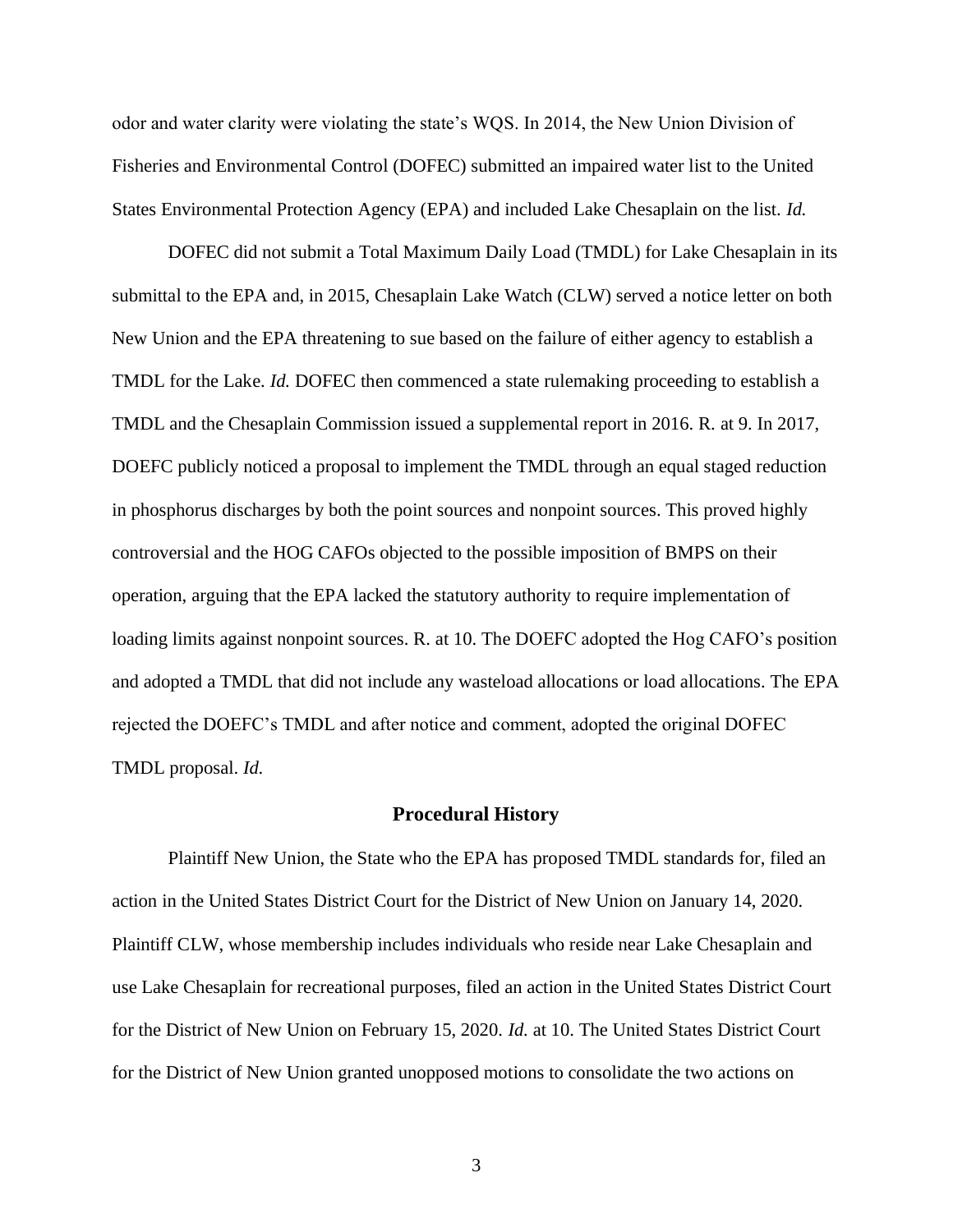March 22, 2020, and the EPA lodged the administrative record with the Court on July 1, 2020. *Id*.

The State of New Union and CLW sought to challenge various aspects of the determination of the EPA to reject New Union's proposed TMDL determination for phosphorus loadings in the Lake Chesaplain watershed and to substitute its own TMDL under the Clean Water Act, 33 U.S.C. § 1313(d). New Union sought a declaration that EPA's rejection of its proposed TMDL, and the regulations governing TMDL submissions EPA based this rejection on, are invalid. In No. 73-CV-2020, CLW sought a declaration that the substantive provisions of the EPA Lake Chesaplain phosphorus TMDL are insufficiently protective and subject to being vacated under the APA as contrary to law, arbitrary and capricious, and unsupported by the record. R. at 11.

The United States District Court for the District of New Union published a decision, *Chesaplain Lake Watch and The State of New Union v. U.S. EPA,* consolidated cases nos. 66- CV-2020 and No. 73-CV-2020 RNR, (D.N.U. August 15, 2021), ruling on all four issues presented *supra*. The district court denied EPA's motion for summary judgment in part, granted CLW's motion for summary judgment in part, and granted New Union's motion for summary judgment vacating EPA's determination to reject New Union's proposed phosphorus TMDL for the Lake Chesaplain watershed and substitute its own TMDL. R. at 16.

Following the district court's decision, CLW filed a timely Notice of Appeal, appealing from the district court's decision that 1) that EPA's interpretation of the term Total Maximum Daily Load to include wasteload allocations and load allocations violated Clean Water Act 33 U.S.C. § 1313(d), and 2) that EPA's credit for nonpoint pollution reductions to be achieved through implementation of best management practices (BMPs) to make point source pollution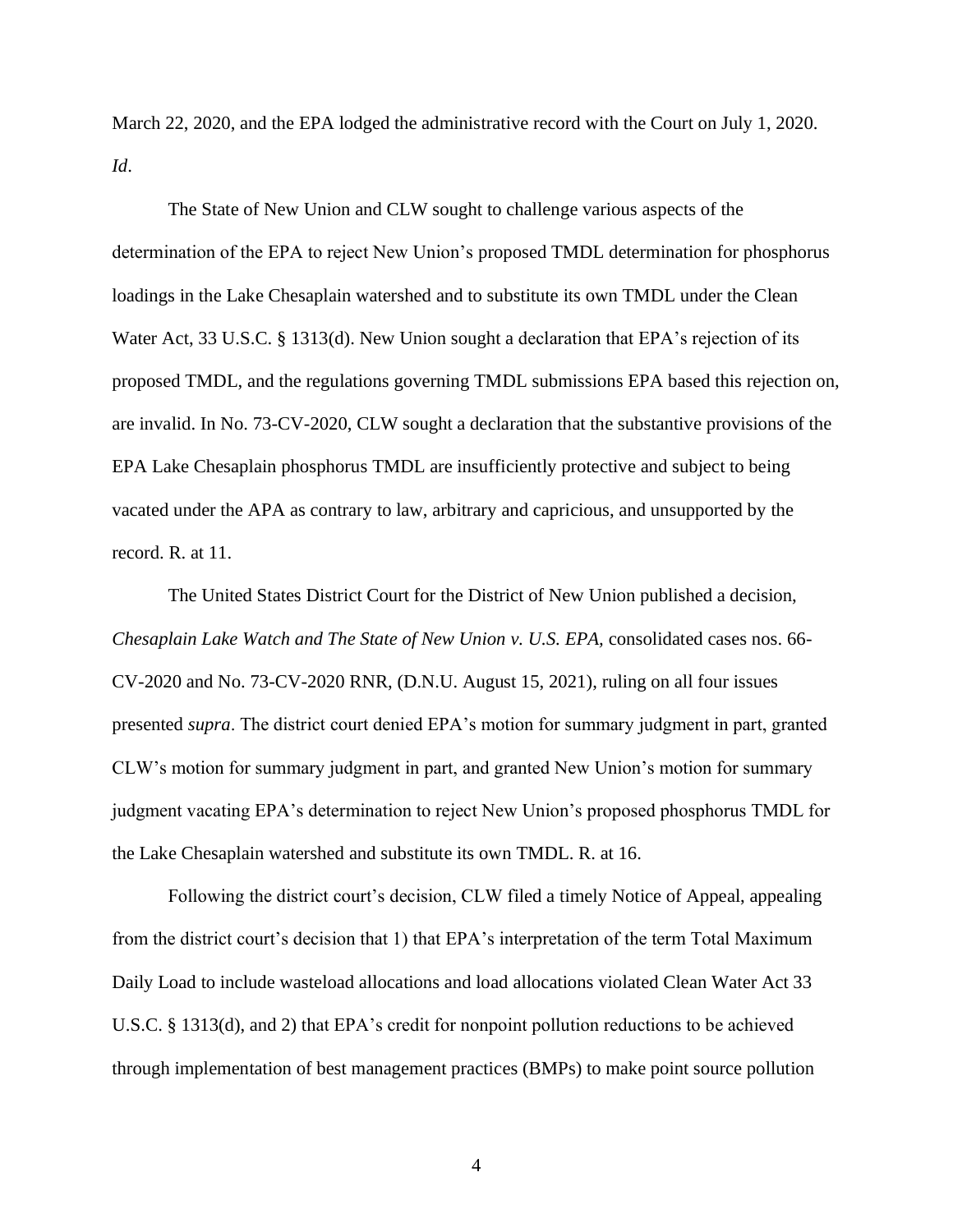reductions less stringent, was not arbitrary or capricious or an abuse of discretion based on the record before EPA. R. at 2.

Additionally, the EPA filed a timely Notice of Appeal. The EPA appeals 1) from the district court's order vacating EPA's rejection of New Union's phosphorus TMDL for the Lake Chesaplain Watershed and vacating its regulatory definition of the term TMDL to include wasteload allocations and load allocations, and 2) from the district court's determination that phased implementation of an annual percentage reduction TMDL was a violation of CWA 33 § 303(d). *Id*.

On September 1, 2021, this Court issued an Order recognizing the jurisdiction of this Court to hear the appeal and requiring the parties to brief the aforementioned issues. *Id*.

#### **SUMMARY OF THE ARGUMENT**

<span id="page-8-0"></span>First, EPA's determination to reject the New Union Chesaplain Watershed phosphorus TMDL and adopt its own TMDL and implementation plan for the Lake Chesaplain Watershed is not ripe for judicial review. The mere proposal of a TMDL does not have any impact on the parties unless and until it is incorporated into specific permits or regulatory actions. The TMDL does not need to be immediately implemented, nor is it for specific NPDES permits as the court states. Rather, it is merely a guideline. There is no legal interest or obligation on the plaintiffs, further factual development would be beneficial for the court, and there is no immediate harm on the plaintiffs.

Second, EPA's decision to reject the New Union Chesaplain Watershed phosphorus TMDL on the grounds that the TMDL failed to include wasteload allocations and load allocations is a correct interpretation of the term TMDL in CWA § 303(d). This is not contrary to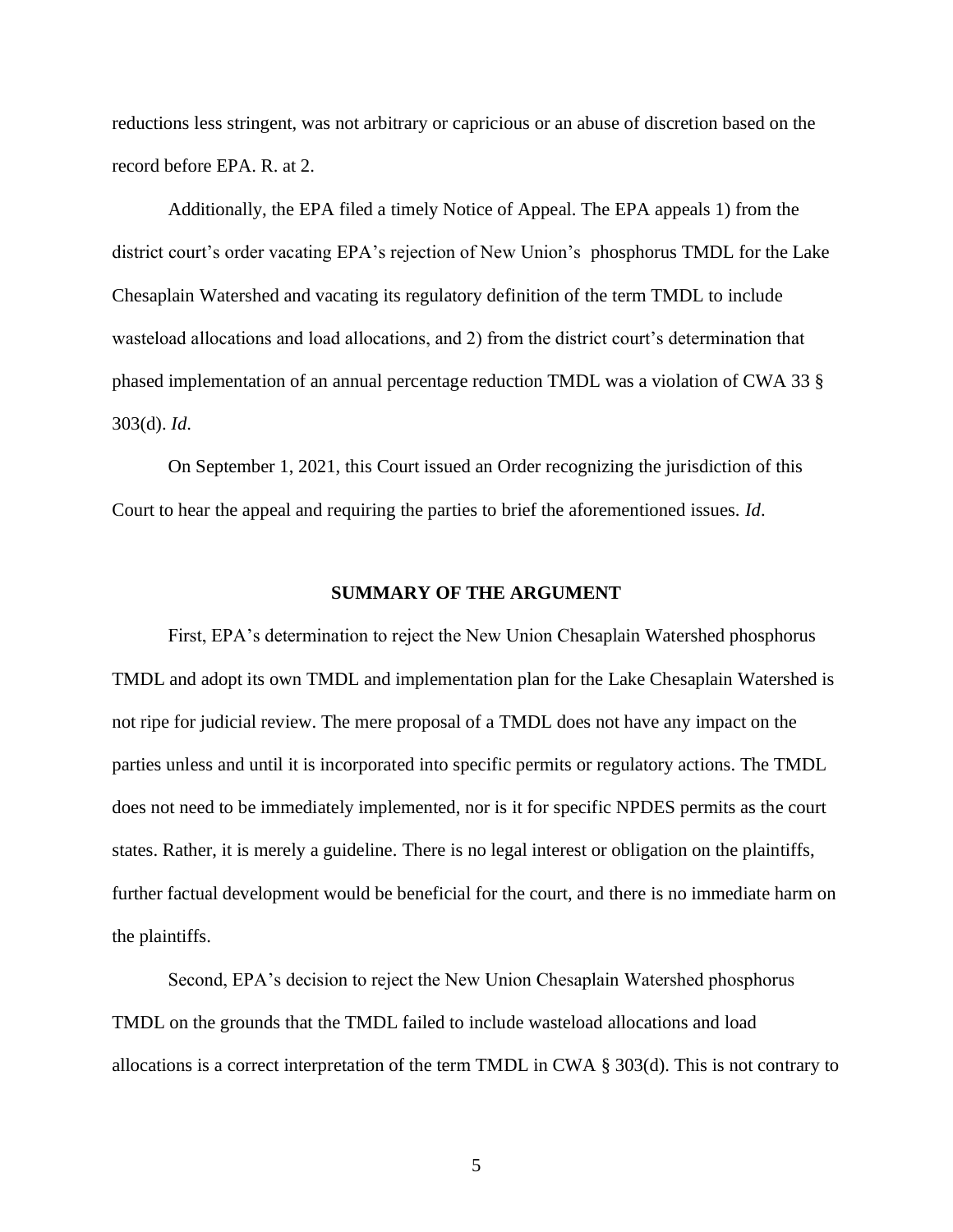law and the Court was wrong to not give deference to the EPA and to part with the Third Circuit holding in *American Farm Bureau Federation v. U.S. E.P.A.*

Third, The Court should reverse the decision of the District Court in its determination that the EPA's adoption of the TMDL for the Lake Chesaplain Watershed, consisting of an annual pollution loading reduction to be staggered in over five years, violated CWA §303(d). The district court, in its Chevron analysis, improperly isolated the term "daily" and constructed §303(d) in a manner which leads to absurd results. Congress explicitly left ambiguity as to the formulation of TMDLs and the EPA did not act arbitrarily and capriciously in its approval of the CWIP. Even if the court finds that Congress implicitly left ambiguity, the EPA's approval of the CWIP was reasonable.

Fourth, The Court should affirm the District Court's conclusion that the EPA's determination to suggest nonpoint source Best Management Practices (BMPs) as an offset to Point Source Reduction was not arbitrary and capricious or an abuse of discretion. As the District Court acknowledged, "EPA's calculation and load allocations is a matter of EPA applying its regulatory standards to the record before the agency." R. at 15.

#### **ARGUMENT**

## <span id="page-9-1"></span><span id="page-9-0"></span>**I. EPA's rejection of the New Union Chesaplain Watershed phosphorus TMDL and decision to implement its own is not ripe for judicial review.**

EPA's decision to reject the New Union Chesaplain Watershed phosphorus TMDL and adopt its own TMDL and implementation plan for the Lake Chesaplain Watershed is not ripe for judicial review. The mere proposal of a TMDL does not have any impact on the parties unless and until it is incorporated into specific permits or regulatory actions. The TMDL does not need to be immediately implemented, nor is it for specific NPDES permits as the court states. Rather,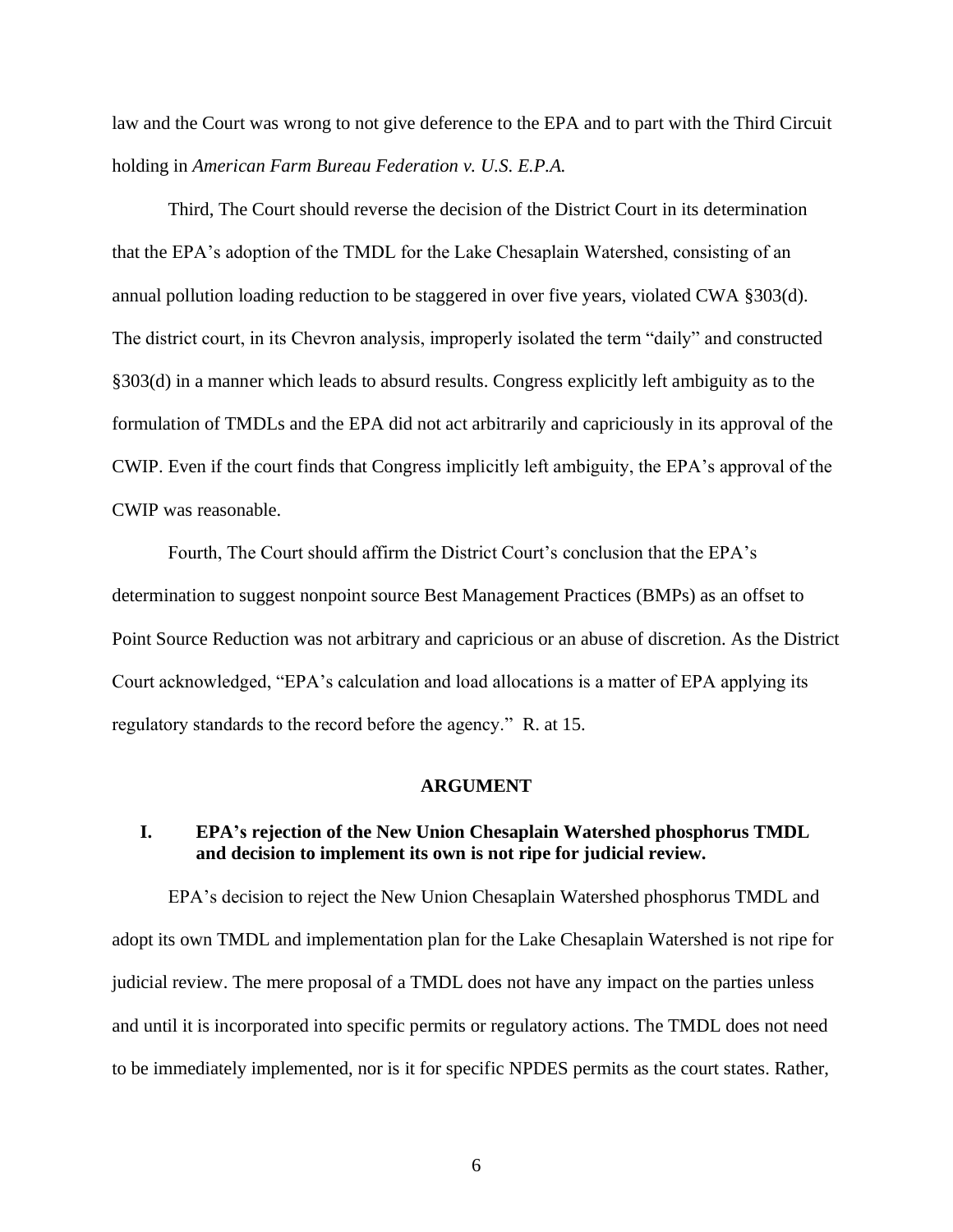it is merely a guideline. There is no legal interest or obligation on the plaintiffs, further factual development would be beneficial for the court, and there is no immediate harm on the plaintiffs.

#### **A. Ripeness Doctrine**

<span id="page-10-0"></span>Ripeness is the doctrine requiring that for a dispute to be subject to adjudication, all necessary administrative actions giving the challenged agency action concrete effect must have been taken. *Abbott Laboratories v. Gardner*, 387 U.S. 136, 149, (1967). According to the Supreme Court in *Abbott*, the two questions the court considers in evaluating "ripeness" is the 1) fitness of the issues for judicial decision and 2) the hardship to the parties of withholding court consideration. *Id*. at 149.

The first prong requires the court to consider "any institutional interests that either the court or the agency may have for postponing review." *State Farm Mut. Auto. Ins. Co. v. Dole,* 802 F.2d 474, 479 (D.C.Cir.1986). A court has a "legitimate interest in avoiding adjudication of speculative controversies." *Id.* at 479. An issue may be fit for judicial review if it is a "purely" legal one." *[Id.](https://1.next.westlaw.com/Link/Document/FullText?findType=Y&serNum=1986147940&originatingDoc=Ia0f747b102b511deb7e683ba170699a5&refType=RP&originationContext=document&transitionType=DocumentItem&ppcid=d5426e22abd14c3c8e2d25f0e54ed666&contextData=(sc.QASearch))*; *see also Cement Kiln Recycling Coal. v. EPA,* 493 F.3d 207, 215 (D.C.Cir.2007). However, even some purely legal questions may not satisfy the ripeness test "if postponing review would provide for a more efficient examination and disposition of the issues." *State Farm Mut. Auto. Ins. Co.,* 802 F.2d at 479.

The second prong of the ripeness doctrine requires a court to consider whether delaying judicial review would cause the plaintiff to suffer a hardship that is "immediate, direct, and significant." *Id.* at 480. For instance, a plaintiff may satisfy the hardship prong if they must undertake costly changes in response to an impending TMDL regulation. *Id.* However, if a plaintiff has alleged a "mere potential for future injury" or "if there are too many 'ifs' in the asserted causal chain," then the case is not ripe. *Id*.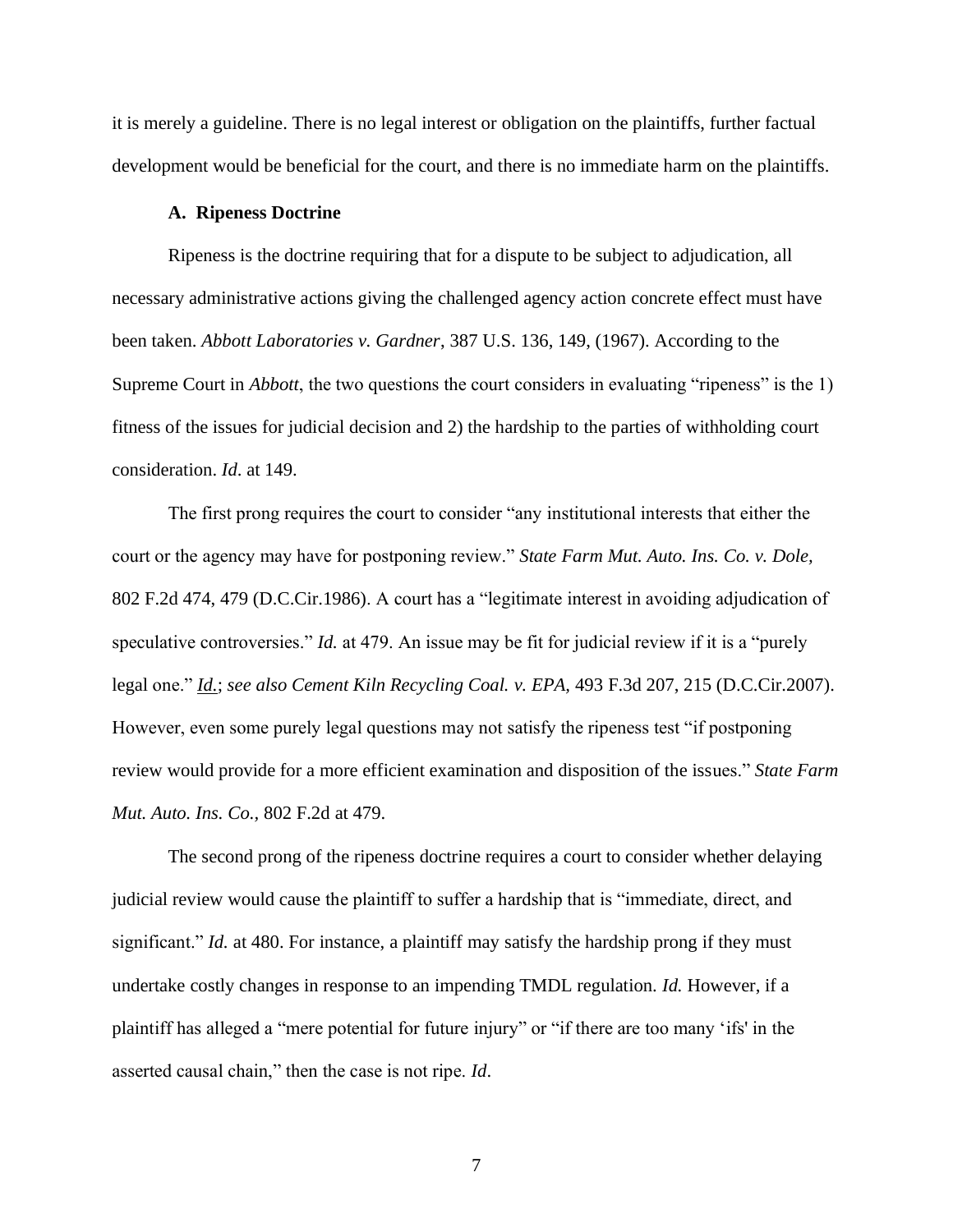### <span id="page-11-0"></span>**B. The TMDL standards are a proposed plan, not a project, and fail the first prong of the ripeness inquiry.**

The TMDL standards create no legal rights or obligations on the plaintiffs and postponing review of the actual plan would provide a more efficient examination of the issues. *Id.* Therefore, the first prong of the ripeness inquiry is not met. To support this reasoning, we can look to the Supreme Court's decision in *Ohio Forestry Ass'n, Inc. v. Sierra Club*. The Supreme Court held that the Sierra Club's challenge that the Forest Plan is prone to allow too-much logging is not "ripe". *Ohio Forestry Ass'n, Inc. v. Sierra Club*, 523 U.S. 726, 730 (1998). The court found that the plan doesn't actually allow any cutting of trees. Rather, only "projects" approved pursuant to the "Plan" will allow cutting, and these projects had not yet been formulated by the US Forest Service. *Id.* at 730.

Similarly, the EPA has *proposed* to modify each permit to reflect the 35% annual phosphorus loading reduction staged in over five years after permit issuance. A proposal is a plan, not a project. As in *Sierra Club*, the EPA has issued a proposed plan of TMDL standards, but no concrete project. There is a TMDL limit, but there is no specification on *how* this needs to happen or what the permits will specifically entail. The plan accounts for both the nonpoint sources of the hog CAFOs and the point sources of the slaughterhouse and sewage treatment plant. The CWIP did not specify if the stage-out plan would use the same numerical limits each year as DOFEC's original plan or how the proposed BMP measures would be enforced. It is impossible to know what exactly the permit limits will be until BMPs for the hog CAFOs are managed as well

Additionally, the proposal has not been executed into finality and the court would benefit from further factual development of the issues presented. *See City of Arcadia v. U.S. EPA,* 265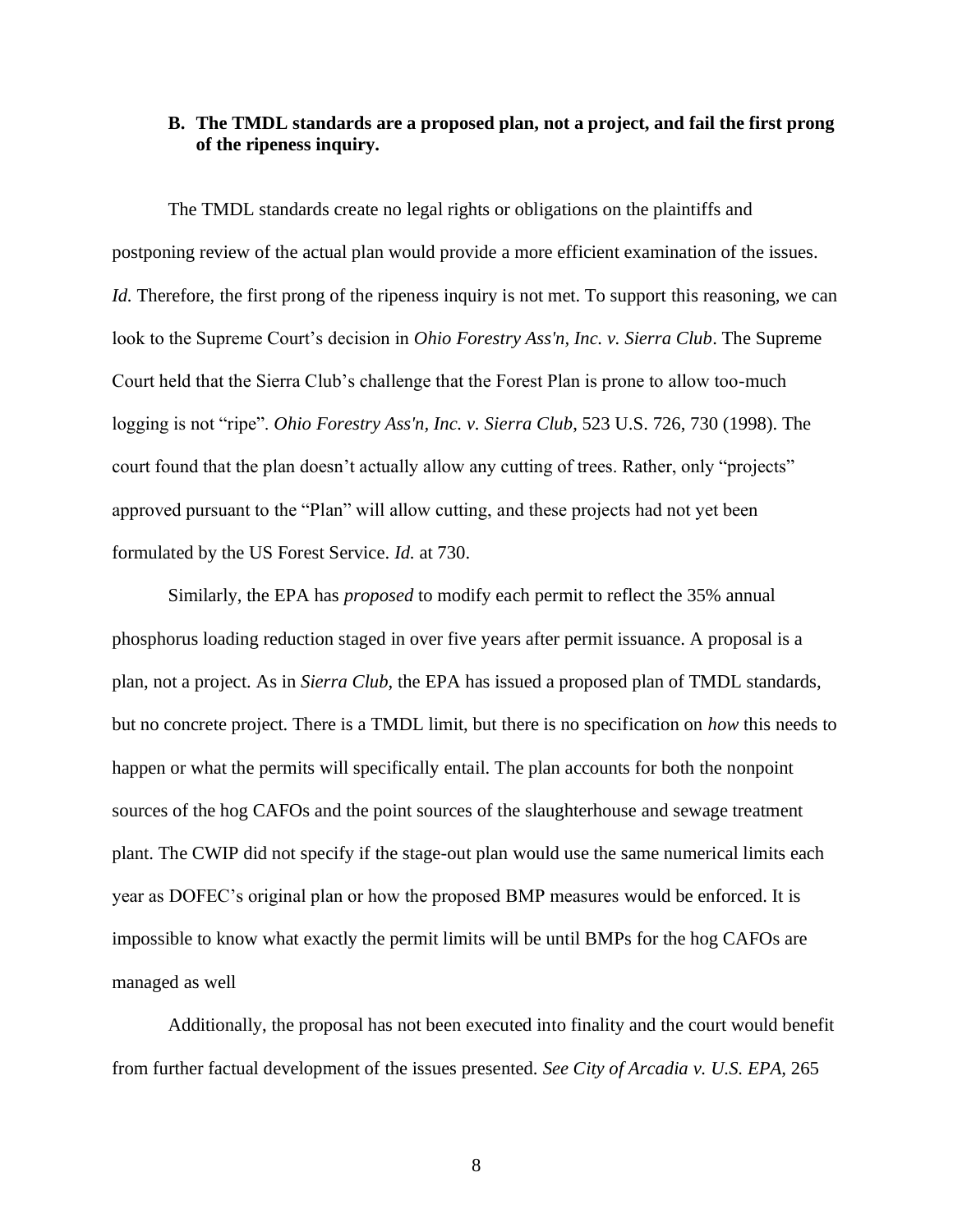F.2d 1142, 1157-1158 (N.D. Cal. 2003). Since TMDLs are not self-executing, but require issuance of state regulations for implementation, delaying review will enable the court to determine more easily and accurately whether the TMDL standards create a financial burden on the Plaintiffs. *Id*. at 1158. We will not know the exact burden or severity of the proposed TMDLs until the proposal is executed into a plan by the State of New Union. This future plan will speak to not only the TMDL limit each year but also the regulation of the BMP nonpoint sources, shedding light on the cost of compliance.

# <span id="page-12-0"></span>**C. The TMDL Standards do not cause immediate injury to the plaintiffs, failing the second prong of the ripeness inquiry.**

The TMDL standards will not inflict significant immediate harm on the interests advanced by the State of New Union, hence failing the second prong of the ripeness test. This is a five-year staged out plan. Both the slaughterhouse and sewage treatment plant are currently operating with their old, state-issued permits which require no phosphorus management or the implementation of a septic tank. Likewise, New Union's eligibility for federal water quality planning funds under CWA 33 U.S.C § 1288, as well as its eligibility to maintain its delegated NPDES permitting program, CWA 33 U.S.C. § 1313(e)(2), are not at issue here either. The two latter concerns will come at a much later date, if at all. Plaintiffs provide no evidentiary support for the contention that Plaintiffs must begin employing strategies now. *Id*. at 1157.

Plaintiffs have five years to reach the specified TMDL through a stage-out plan the State of New Union will create and implement. The original DOEFC proposal called for a 7% reduction the first year, a 14% reduction the second, 21% the third, 28% reduction in the fourth, and 35% reduction in the fifth. However, the EPA has not precisely said these numbers are the exact stage-out in their plan. Until then, both point sources have the freedom to operate as is. *See* 40 C.F.R. §122.6.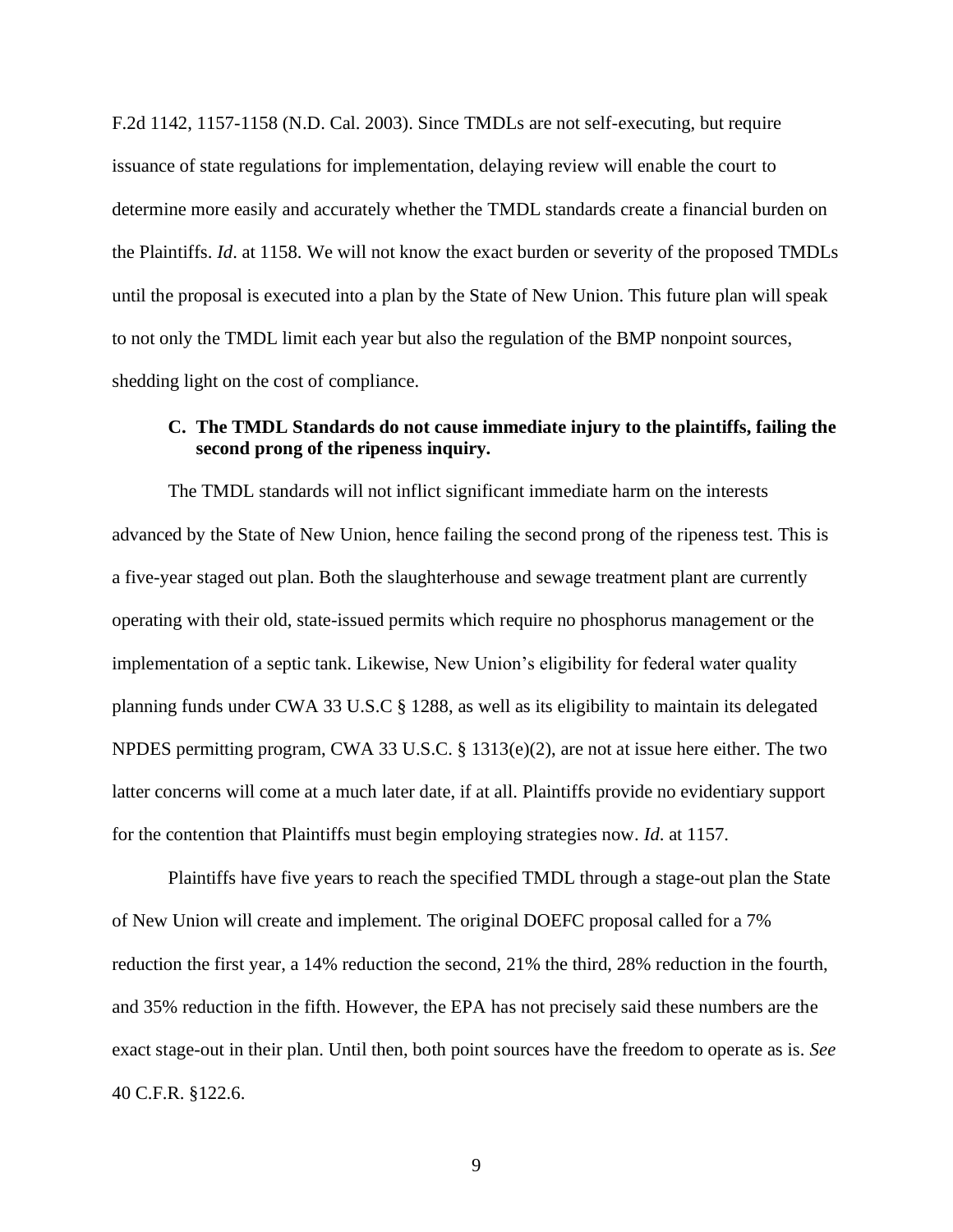The cost of compliance is not a burden on the plaintiffs at this point in time. They will have ample opportunity later to bring their legal challenge at a time when harm is more imminent and more concrete. *Ohio Forestry Ass'n, Inc. v. Sierra Club*, 523 U.S. 726. The creation of a TMDL standard is just one part of a multistep process. Plaintiffs will not suffer any immediate hardship in the approval of the TMDL because it imposes no present, affirmative duties on Plaintiffs and requires no immediate changes in Plaintiffs' conduct. The Plaintiffs are free to continue operating under their state-issued permits that do not account for phosphorus or the implementation of septic tanks. Nor will their federal water quality funding and delegated NDPES permitting program be immediately impacted.

Furthermore, the NPDES permit for the slaughterhouse was issued by the State of the New Union, *not* the EPA. Therefore, New Union will need to go through the certification requirements for an EPA issued permit per 40 C.F.R. §124.55. Under CWA 33 U.S.C. §1341, EPA may not issue a permit until a certification is granted or waived in accordance with that section by the State in which the discharge originates or will originate. This certification process is just one example of the hurdles between the TMDL standards and the creation of an actual NPDES permit.

## <span id="page-13-0"></span>**II. EPA correctly interpreted "total maximum daily load" in its determination to reject the New Union Chesaplain Watershed TMDL**

EPA's determination to reject the New Union Chesaplain Watershed phosphorus TMDL on the grounds that the TMDL failed to include wasteload allocations and load allocations is a correct interpretation of the term TMDL in CWA § 303(d). This decision is not contrary to law. The district court was wrong to not apply deference to the EPA and to part with the Third Circuit holding in *American Farm Bureau Federation v. U.S. E.P.A.* Therefore, the Court should reverse the district court's decision.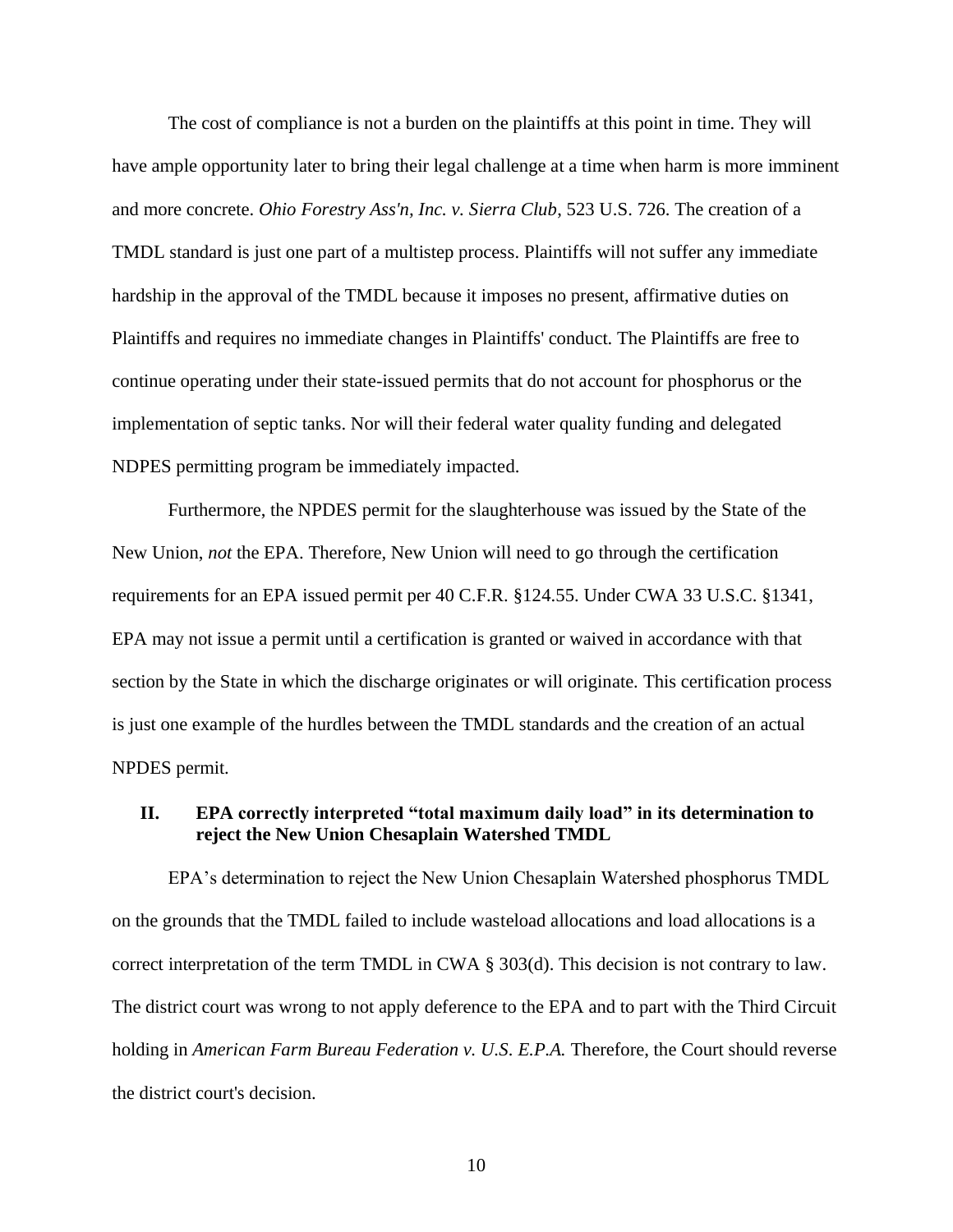#### <span id="page-14-0"></span>**A. The district court failed to accurately apply** *Chevron* **Deference.**

In *Chevron, U.S.A., Inc v. NRDC*, the Supreme Court employed a two-part test to review an agency's determination of a statute which it administers. *Chevron, U.S.A., Inc. v. NRDC*, 467 U.S. 837, 843 (1984). In step one, the court examines whether Congress has directly addressed the precise question at issue. *Id.* at 843. If so, that is the end of the matter and the agency must give effect to the unambiguously expressed intent of Congress. If not, the court will move to step two and determine whether the agency's answer is based on a permissible construction of the statute. *Id.* It is undisputed that the term TMDL in CWA § 303(d) is ambiguous, however this was intentional, and the district court's analysis under step two falls short.

The Supreme Court has held that *Chevron* deference is appropriate where an agency is charged with administering a complex statutory scheme requiring technical or scientific sophistication. *Nat'l Cable & Telecomms. Ass'n, Inc. v. Gulf Power Co.,* 534 U.S. 327, 339, (2002). Here, the EPA is the scientific expert and authority in TMDL standards. Congress granted the EPA the regulatory authority to not only review state proposed TMDLs, but to also to approve or disapprove of them. *See* 33 U.S.C. §§ 1313(c)(3), (d)(2). If there is disapproval, the EPA has the autonomy to create their own TMDL standards for the state. EPA incorporated the entire record of scientific reports and public comments before the DOFEC. The court's task is not to engage in a "de novo '' evaluation of what scientific evidence was before the EPA, but to look instead for whether the EPA engaged in the proper decision-making process, and whether its decision finds support in the record. *Upper Blackstone Water Pollution Abatement Dist. v. U.S. E.P.A*., 690 F.3d 9 (1st Cir. 2012) In this case, there is no dispute on the EPA's scientific findings nor what is needed in order to attain New Union's WQS for Lake Chesaplain.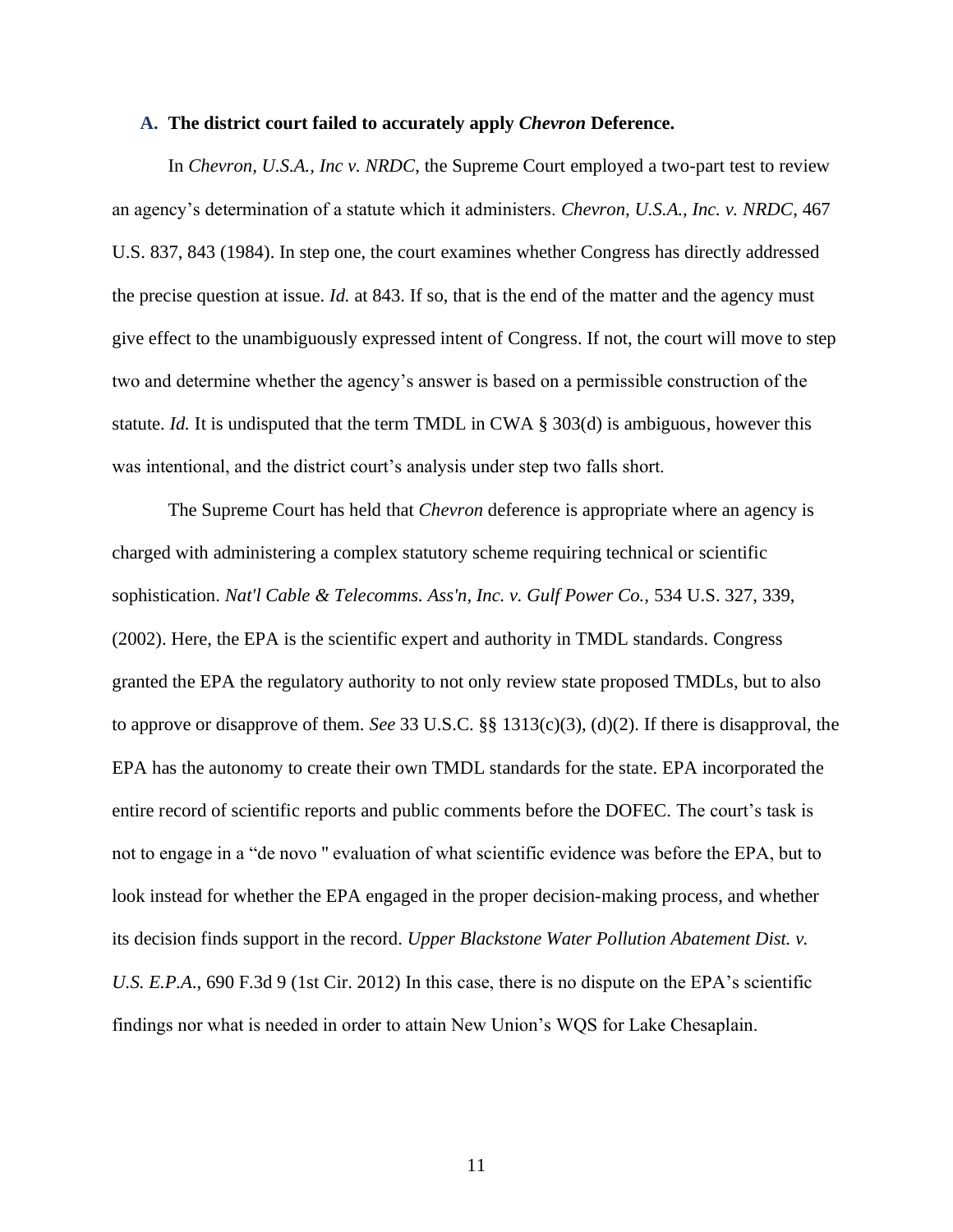The bottom line in administrative law cases, such as in this case, is that the exercise of resolving interpretive ambiguities in statute or a regulation, is reserved to the administering agency to the extent that it acts reasonably. *See Pine Creek Valley Watershed Assoc. v. U.S. E.P.A.*, 137 F. Supp. 3d 767, 777 (E.D. Pa. 2015). The important point is that Congress created an ambiguity in the CWA language in the first place. The court's role in this order is both to ensure that the EPA does not stray beyond the scope of the delegated power allowing it to exercise its expertise and to ensure that the EPA does not stray beyond norms of consistency and reason when it actually acts on that expertise. *Id*. at 777. Here, the EPA has acted within the scope of ambiguity that the CWA contains and has not strayed beyond its scope. It is irrelevant what the Clean Air Act may say and what omission Congress may have been making in including different language and requirements. Both statutes are incredibly different and complex and need not be compared.

It is less a *Chevron* analysis of what Congress intended "total" to mean, but rather what purpose Congress intended the CWA to have. The CWA aims to prevent, reduce, and eliminate pollution in the nation's water in order to "restore and maintain the chemical, physical, and biological integrity of the Nation's waters". 33 U.S.C. § 1251. New Union has failed to develop and issue a particular TMDL for a prolonged period of time and has failed to develop a schedule and credible plan for producing that TMDL. *See Columbia Riverkeeper v. Wheeler*, 944 F.3d 1204, 1211 (9th Cir. 2019). Therefore, it has no longer simply failed to prioritize this obligation; instead, there has been a constructive submission of no TMDL to the EPA, which triggers the EPA's mandatory duty to act. 33 U.S.C.A. §§ 1313(d)(1)(C), 1313(d)(2). *Id*. at 1211. The EPA is simply doing what it must in order to carry out the purpose of the CWA. EPA's imposition of a TMDL implementation plan in the event EPA is dissatisfied with the state's planning process is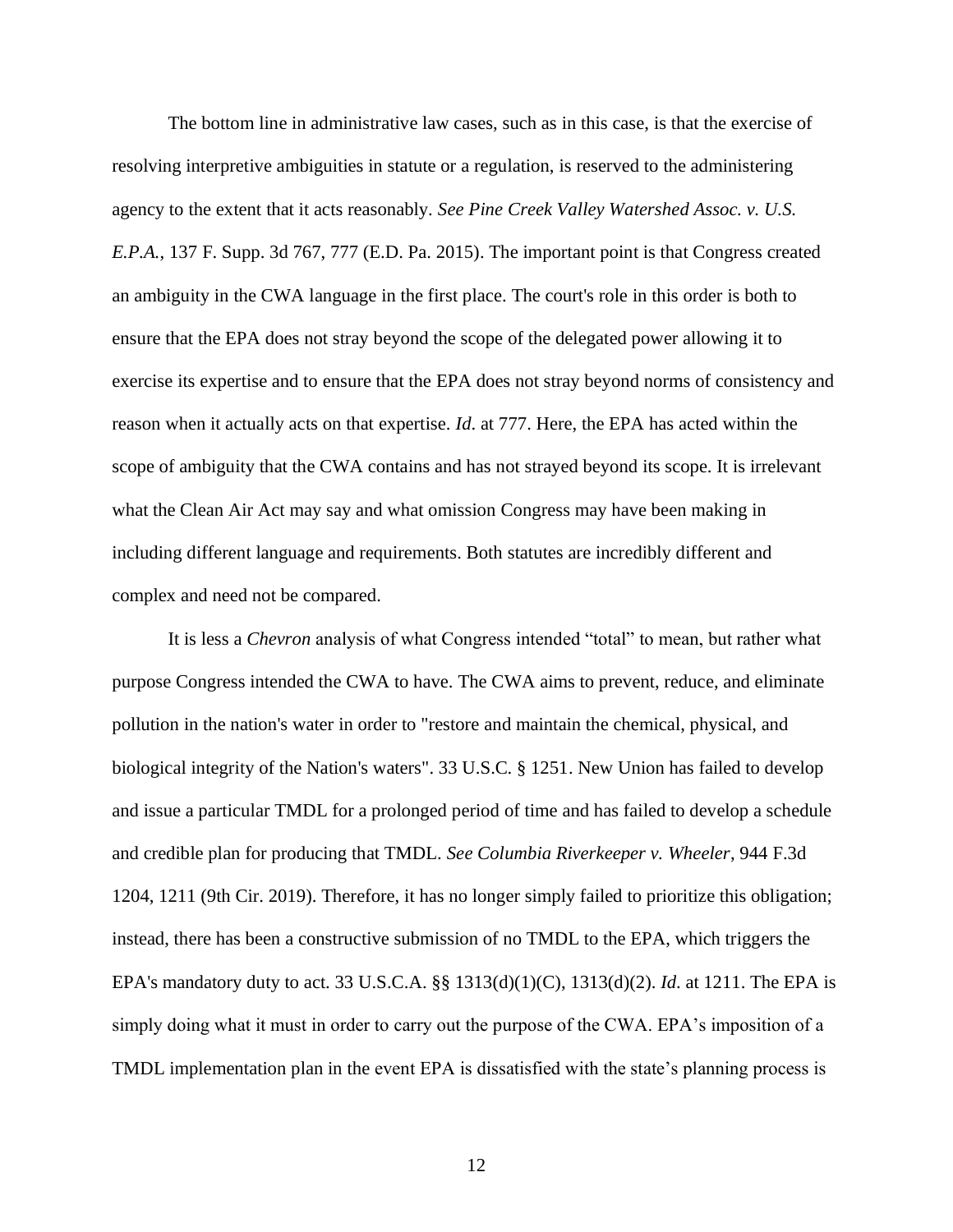completely warranted. New Union has been polluting Lake Chesaplain, a designated Class AA under the New Union WQS, for far too long. There is excessive evidence that phosphorus reductions need to be implemented, but New Union has taken no steps to ensure this nor have they modified their state-issued nutrient management permits. New Union's continuous violations highlight that they should absolutely be getting no deference in this situation, but rather all deference should be assigned to EPA.

## <span id="page-16-0"></span>**B. The court is wrong to part with the Third Circuit ruling in** *American Farm Bureau* **and other similar caselaw.**

EPA's authority in the TMDL process, definition, and regulation has been in place for decades now. While the court here recognizes New Union's ability to bring this as an "applied" challenge to the regulation, they digress from the Third Circuit ruling which speaks to this issue precisely and is analogous to the case before us. The Third Circuit held that TMDL regulations were reasonable and reflected a legitimate policy choice by the agency in administering ambiguous terms. *American Farm Bureau Federation v. U.S. E.P.A.,* 792 F.3d 281, 295-296 (3d Cir. 2015). The court also discussed how many circuit and district courts have defined TMDLs to accord with the EPA's regulations (implying they did not present a problem.) *Id.* at 295. If the Farm Bureau were correct that the statute unambiguously supports its reading, we would expect one of the judges who has presided over TMDL litigation to have noticed the disconnect between the statute and the regulation, but there has been none. *Id.* at 296. The meaning of "total" in reference to TMDL and the intention of the CWA has been in place for decades. The court should maintain the status quo and rule the same here.

Other courts have also recognized the EPA's authority to fill the CWA's considerable gaps on how to promulgate a TMDL on a case-by-case basis. *See NRDC v. Muszynski*, 268 F.3d 91, 96 (2d Cir. 2001). In *NRDC v. Muszynski,* the district court decided that "the administrative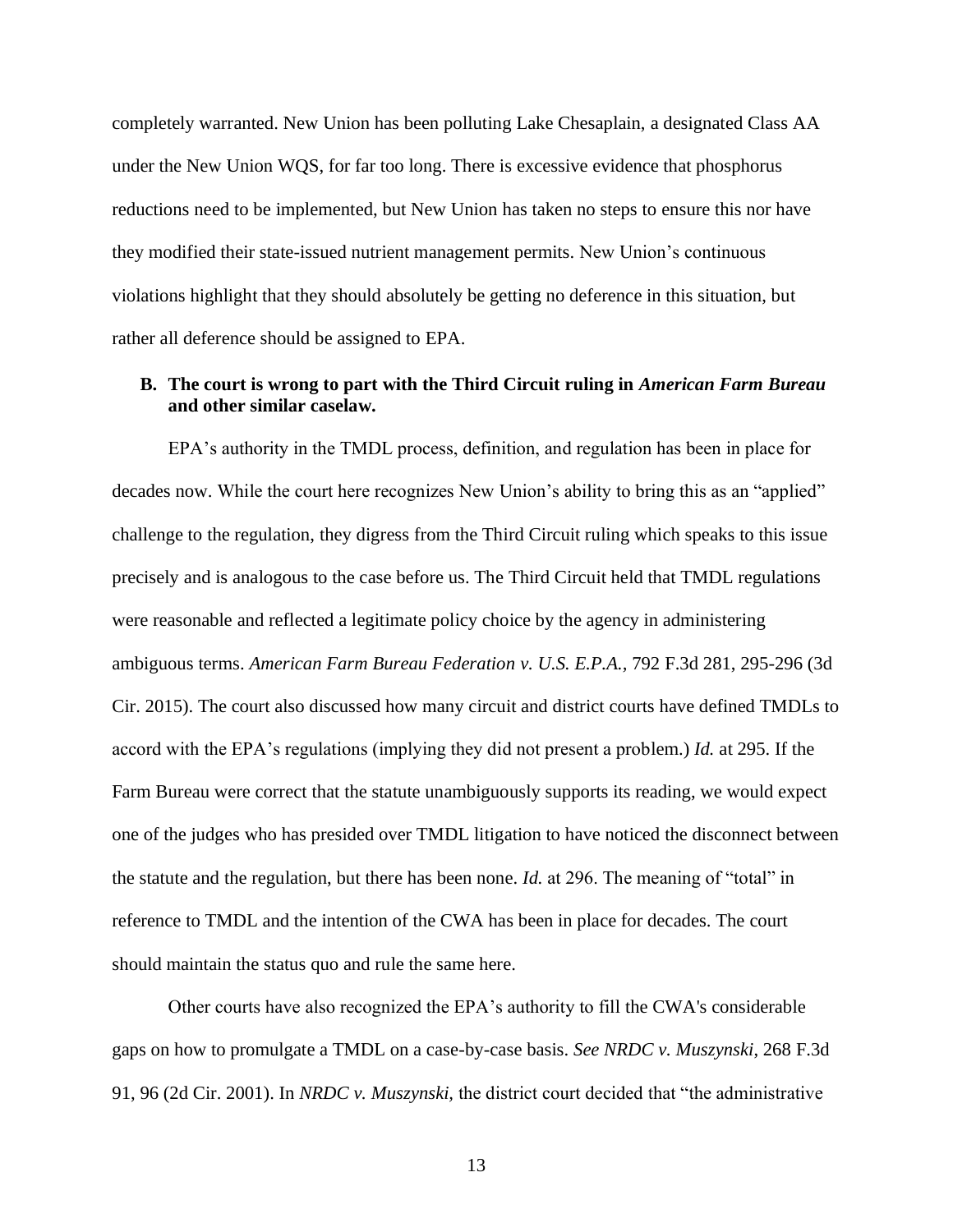record adequately supports EPA's conclusion that, for some combinations of pollutants and waterbodies, different expressions of the total maximum load of a pollutant are optimal," and thus "EPA reasonably concluded that the best expression of the phosphorus TMDL for these reservoirs was in terms of mass per time." *Id*. at 96. As seen here, the EPA is in the position to decide what is best to include in the TMDL. The term "total" is irrelevant, rather "TMDL '' as a whole is what must be considered. The EPA has the delegated authority to enact regulations carrying the force of law regarding the identification of CWA  $\S 303(d)(1)$  waters and TMDLs, especially since the State of New Union has acted negligently. *Id.* Whatever is necessary to ensure this, should be permitted.

Because of the reasons mentioned, the Court should reverse the district court's decision.

## <span id="page-17-0"></span>**III. EPA's approval of the CWIP TMDL's was valid and within its discretion as conferred by CWA 303(d)(1)(C)**

The Court should reverse the decision of the district court in its determination that EPA's adoption of the CWIP TMDL for the Lake Chesaplain Watershed, consisting of an annual pollution loading reduction to be staggered in over five years, violated the CWA § 303(d). The Clean Water Act does not prescribe a process, formula, nor method for establishing a TMDL. *See* 33 U.S.C. §§ 1251–1387. Instead, CWA §303 instructs states to identify "impaired waters" and propose loads to the EPA which are "established at a level necessary to implement the applicable water quality standards with seasonal variations and a margin of safety which takes into account any lack of knowledge concerning the relationship between effluent limitations and water quality." U.S.C.  $$1313(d)(1)(C)$ .

Since EPA approved the CWIP through formal rulemaking, the Court should interpret CWA §303(d)(1)(C) by the standard analysis established in *Chevron v. Natural Resources Defense Council*. 467 U.S. 837 (1984). The Chevron analysis is a two-step process.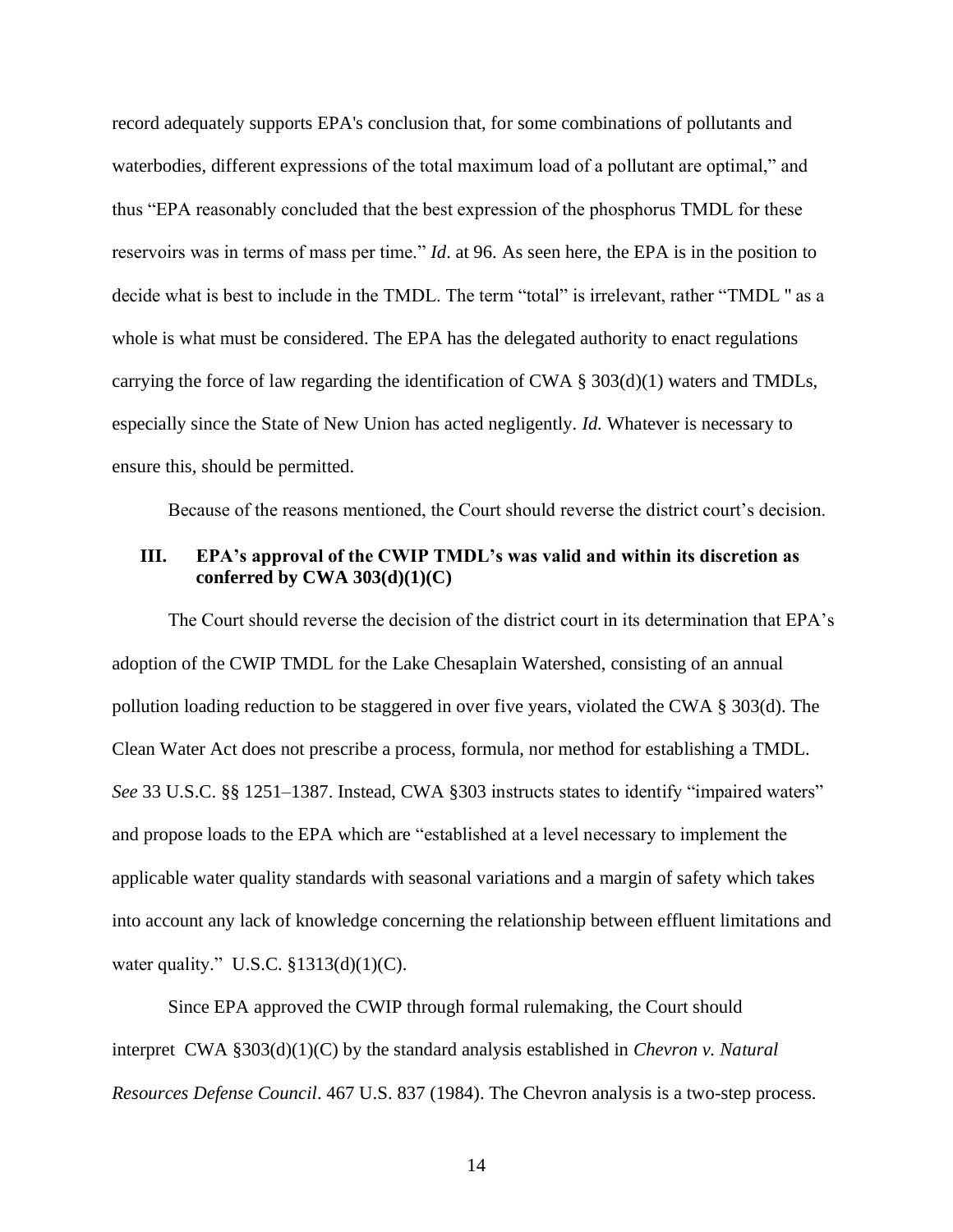First, courts ask "whether Congress has directly spoken to the precise question at issue. If the intent of Congress is clear, that is the end of the matter; for the court, as well as the agency, must give effect to the unambiguously expressed intent of Congress." *Id.* at 842–43. If the intent of Congress is ambiguously expressed, the agency's interpretations ""are given controlling weight unless they are arbitrary, capricious, or manifestly contrary to the statute." *Id.* at 844.

The district court's application of the Chevron analysis led it to conclude that no ambiguity existed as to the temporal requirements of a TMDL. The district court read Congress's use of the word "daily" as an indication that pollution loading standards may not be expressed by an annual limit.

Generally, terms contained in CWA §303(d)(1)(C) have been considered ambiguous by courts. *American Farm Bureau Federation,* 792 F.3d 281 (3d Cir. 2015). As aforementioned, in *American*, the court considered whether or not the term "total" within "total maximum daily load" was a term open to interpretation. There is currently no consensus as to the Congressional intent underlying CWA §303(d)(1)(C). However, there exists a longstanding circuit split as to the interpretation of the term "daily" as contained in the phrase "total maximum daily load." This court should adopt the Second Circuit's interpretation of the Congressional intent belying the term "daily" because Second Circuit precedent more accurately applies Chevron deference and the logic underlying the court's interpretation leads to less absurd results.

### <span id="page-18-0"></span>**A. The District Court Improperly Isolated the Term "Daily"**

In its interpretation of CWA  $\S 303(d)(1)(C)$  the district court failed to properly apply step one of the Chevron analysis. The Supreme Court has established that "[A] statute is to be considered in all its parts when construing any one of them." *Lexecon Inc. v. Milberg Weiss Bershad Hynes & Lerach*, 523 U.S. 26, 36 (1998). In its attempt to meet this standard while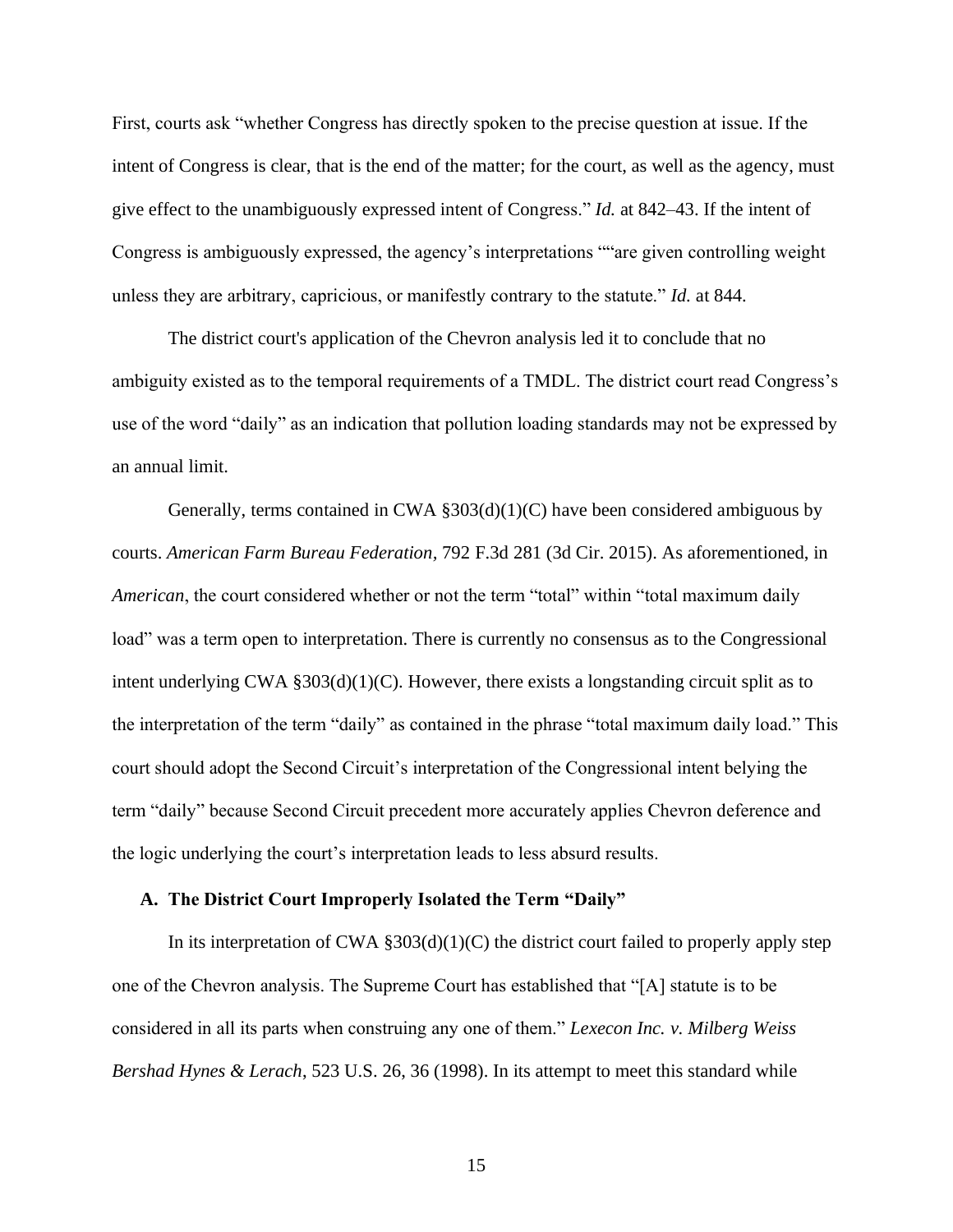interpreting the phrase "daily," the district court merely considered the use of one other phrase within CWA §303(d)(1)(C). The district court concluded that "Congress chose the word 'daily to describe the relevant period of pollutant loading...and this choice is reinforced by reference to 'seasonal variations.'" 33 U.S.C. § 1313(d)(1)(C). However, by only considering the use of the phrase "seasonal variations" rather than the entirety of the phrase, section, or statute, the district court improperly constructed the statute. This mistake is similar to the one that the court made in *Friends of the Earth*, I*nc. v E.P.A.* where the Court of Appeals for the District of Columbia took the term "daily" completely out of context, and even went so far as to claim that "nothing in this language even hints at the possibility that EPA can approve total maximum 'seasonal'...loads." *Friends of Earth, Inc. v. E.P.A.,* 446 F.3d 140, 144 (D.C. Cir. 2006). The court in *Friends of the Earth* was clearly wrong, since the language of  $\S 303(d)(1)(C)$  does not simply "hint" at the possibility of approving seasonal loads, but specifically instructs states and the EPA to establish standards which take into account "seasonal variations." Though the district court in the present case did not go so far as to completely isolate the word "daily" it still failed to fully contextualize its meaning by only focusing on one other phrase within CWA §303(d) rather than contextualizing the section as a whole.

When taken in full context, it is clear that the term "total maximum daily load" is ambiguous and open to a range of meanings. The stated purpose of the Clean Water Act is to "restore and maintain the chemical, physical, and biological integrity of the Nation's waters." 33 U.S.C. § 1251. CWA §303(d) is meant to establish the process by which states develop load standards and to provide a basic framework by which the EPA may evaluate these standards. This directive is clear in Congress' conditional language in instructing that the "total maximum daily load" standard applies only to "those pollutants which the Administrator identifies under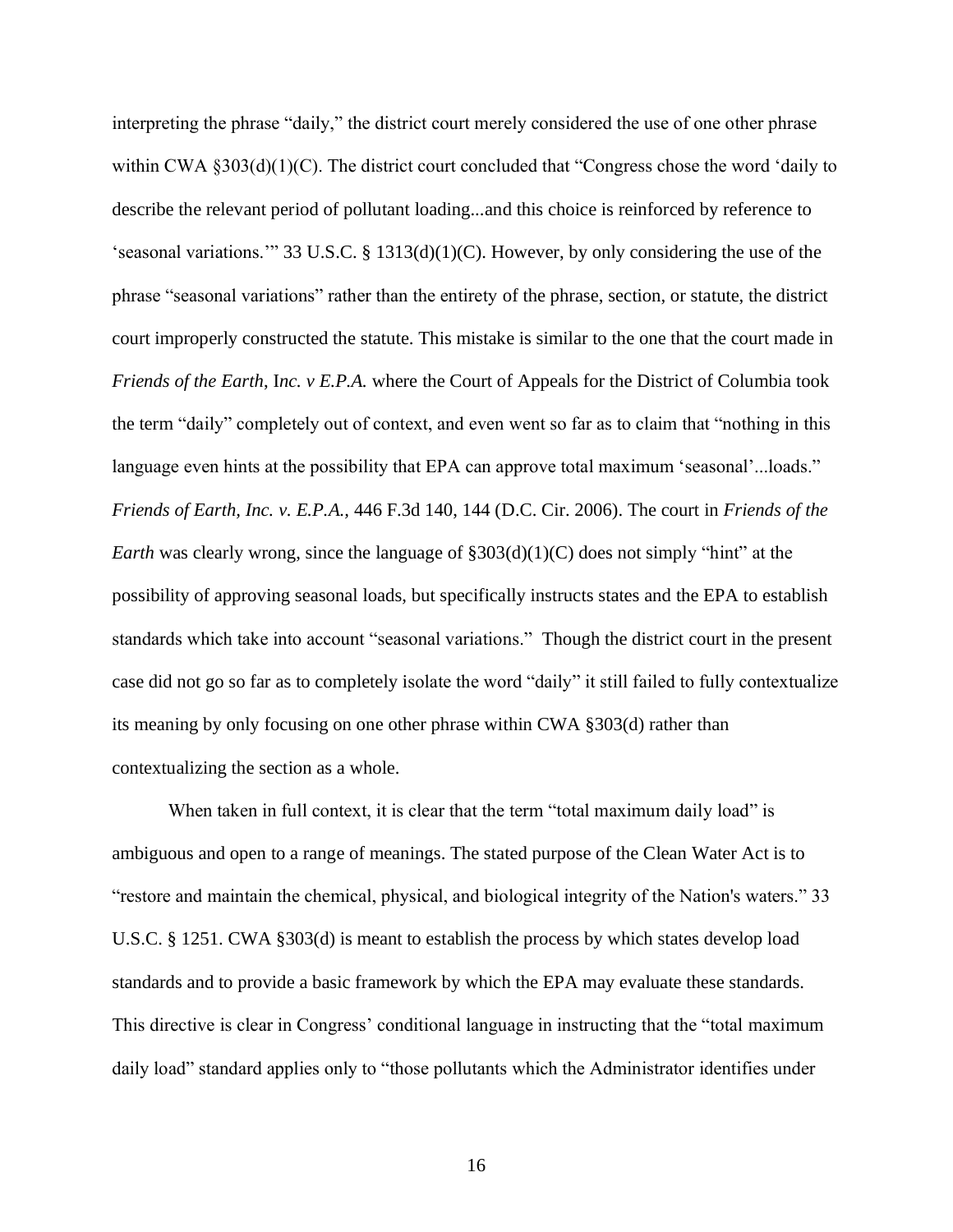section 1314(a)(2) of this title as suitable for such calculation." Congress intended to confer upon the Administrator the ultimate authority as to determining which pollutants were suitable for the calculation of "total maximum daily load." The case for interpreting this direction as ambiguous is even stronger as one continues to read the text of CWA  $\S 303(d)(1)(C)$ , which goes on to instruct that "such load shall be established at a level necessary to implement the applicable water quality standards with seasonal variations and a margin of safety...." 33 U.S.C. §  $1313(d)(1)(C)$ . This sentence reveals Congress' intent to set a minimum bar for assessing the sufficiency of proposed load. Congress included both seasonal variations and margin of safety as considerations to be addressed when formulating loads but did not include specific temporal instructions. Based on these context clues and the construction of  $\S 303(d)(1)(C)$ , the court should follow the Second Circuit's approach and interpret Congress' use of the phrase "total maximum daily load'' to be an expression of "mass per time" which allows whatever "measure best serves the purpose of effective regulation of pollutant levels in waterbodies." *Nat. Res. Def. Council, Inc. v. Muszynski*, 268 F.3d 91 (2d Cir. 2001).

#### <span id="page-20-0"></span>**B. The District Court's Interpretation Is Precluded by Absurdity**

When constructing administrative statutes, "absurd results are to be avoided and internal inconsistencies in the statute must be dealt with." *United States v. Turkette*, 452 U.S. 576, 580 (1981). This court should reject the district court's literal interpretation of the phrase "daily" because its interpretation leads to absurd results.

In its construction, the district court considered "seasonal" to be an indication that the use of the term "daily" was a term not open to interpretation. However, to interpret CWA §303(d)(1)(C) as directing the EPA to promulgate all TMDL standards to conform to a daily basis would be absurd. In its justification, the court explained that "Congress chose the word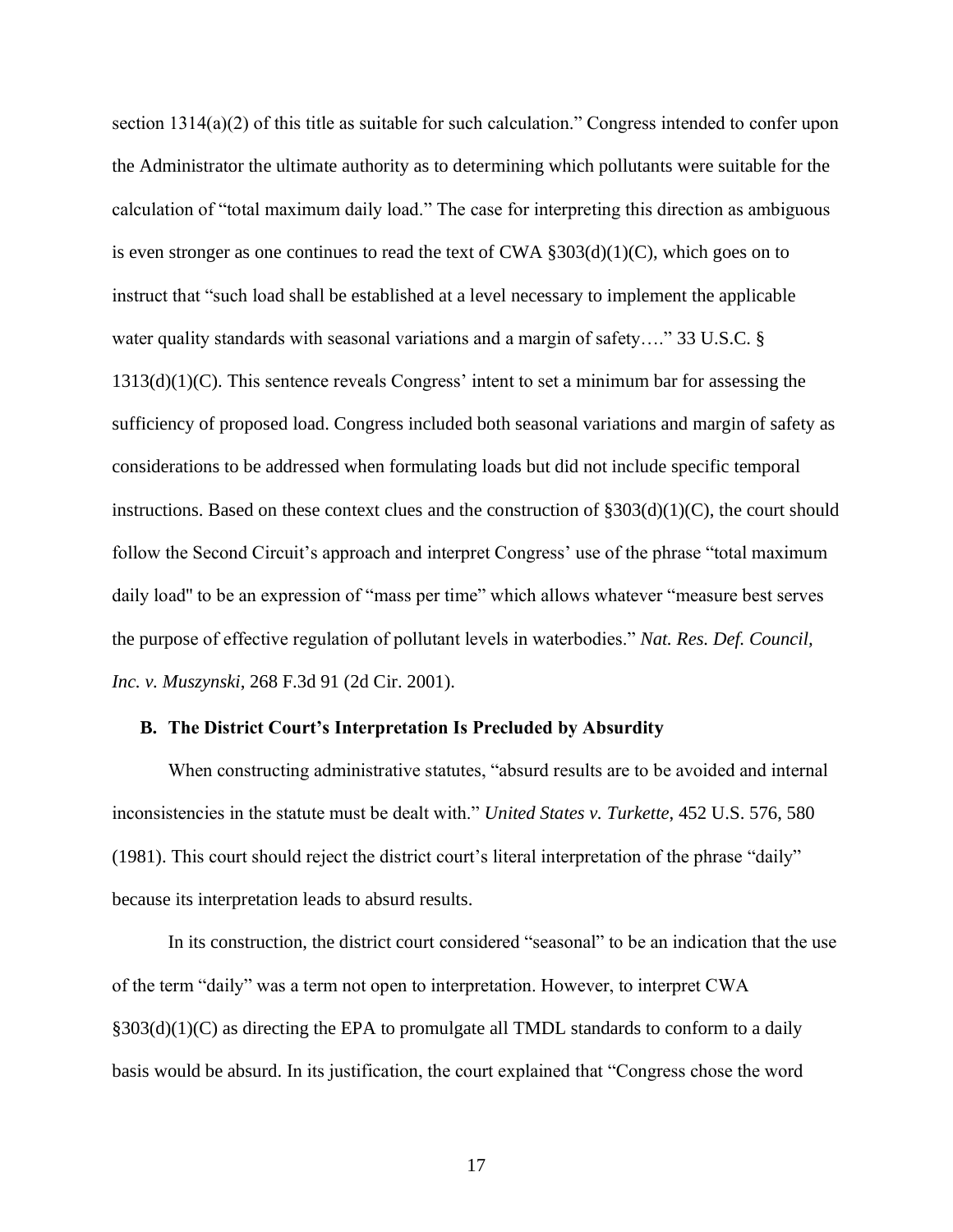'daily' to describe the relevant period of pollutant loading...and this choice is reinforced by the reference to 'seasonal variations.'" R. at 14.

However, this logic is backwards. In its attempt to justify its interpretation of CWA  $§303(d)(1)(C)$  the court failed to recognize that the implementation of daily standards also does not account for seasonal variations. Setting a uniform daily limit on pollutant discharge would not account for possible seasonal variations, whereas an annual load could factor in the total differing load capacities necessary at different times of the year. A permanent daily load standard would be uniform across seasons and fail to account for the seasonal variation which is a consideration explicitly required by CWA  $\S 303(d)(1)(C)$ . Congress could not possibly have meant for CWA  $\S 303(d)(1)(C)$  to direct an impossible standard. Therefore, the use of the phrase "seasonal variations" cannot possibly function as evidence that Congress intended for all loads to be expressed in daily terms. Instead, Congress's use of the words "daily" and "seasonal" as an indication that Congress conferred upon states the power to develop loads at different timelines which "implement the applicable water quality standards." 33 U.S.C. § 1313(d)(1)(C). Rather than reaffirming the necessity of "daily" or "seasonal" loads, the use of these two terms in conjunction demonstrates the ambiguity built within CWA  $\S 303(d)(1)(C)$ .

Furthermore, the court in the aforementioned case *Muszynski* further recognized the absurdity of a literal reading of "daily" in the context of the purpose of CWA §303(d) and the types of pollutants which Congress intended the EPA regulate. As the court acknowledged, for some pollutants, "'the amounts waterbodies can tolerate vary depending upon the waterbody and the season of the year, while the harmful consequences may not occur immediately….for some pollutants, effective regulation may best occur by some other periodic measure than a diurnal one." 268 F.3d 91, 98-99 (2d Cir. 2001). The *Muszynski* court's interpretation of CWA §303(d)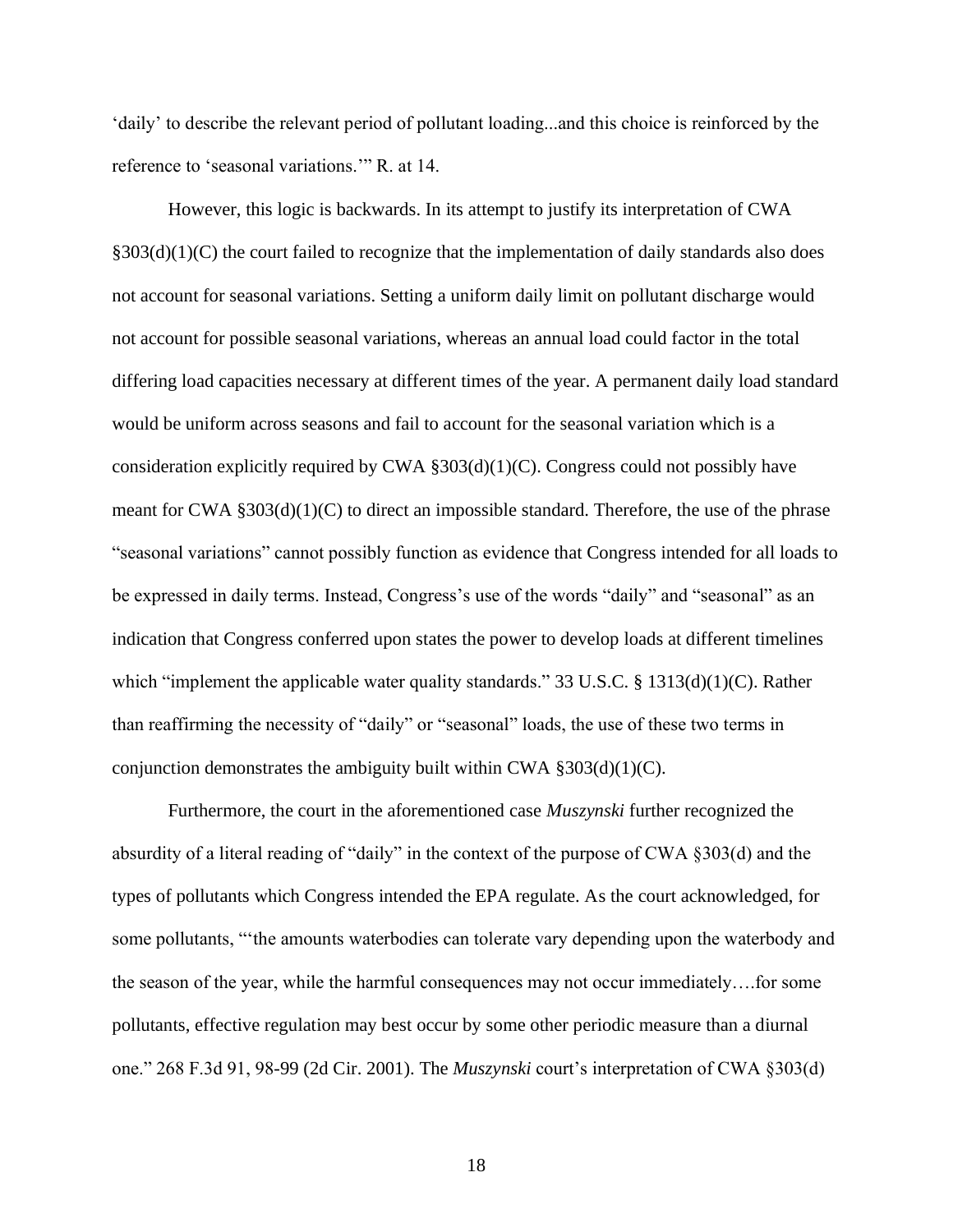tends to lead to less absurd results, and therefore the court should take a similar position in its statutory construction.

#### <span id="page-22-0"></span>**C. The EPA's approval of the TMDL was not arbitrary and capricious**

After establishing that Congress left ambiguity within the statutory text, the next step in the Chevron analysis requires courts to ask whether this ambiguity is implicit or explicit. "If Congress has explicitly left a gap for the agency to fill, there is an express delegation of authority to the agency to elucidate a specific provision of the statute by regulation." 467 U.S. 837, 844-45 (1984).

There is reason to believe that Congress explicitly intended for the determination of "total maximum daily load" to remain ambiguous. Turning to the construction of CWA §303(d) itself, it appears that Congress did intend for the temporal aspect of permits to be ambiguous and conferred this designation to Agencies. CWA §303(d) instructs loads "shall be established at a level necessary to implement the applicable water quality standards with seasonal variations and a margin of safety…." 33 U.S.C. § 1313(d)(1)(C). This sentence reveals Congress' intent to set a minimum bar for assessing the sufficiency of proposed load. Congress included both seasonal variations and margin of safety as considerations to be addressed when formulating loads but did not include any specific temporal instructions. Congress's silence on the temporal designation of permits, despite its explicit instructions as to other considerations necessary to formulating loads, suggests that Congress explicitly intended for the Administrator to determine the appropriate timeframe for permits after identifying "those pollutants...suitable for such calculation." 33 U.S.C. § 1313(d)(1)(C).

After finding the ambiguity as explicitly left by Congress, the court should give the EPA's regulatory decision to approve the TMDLs "controlling weight unless [it is] arbitrary,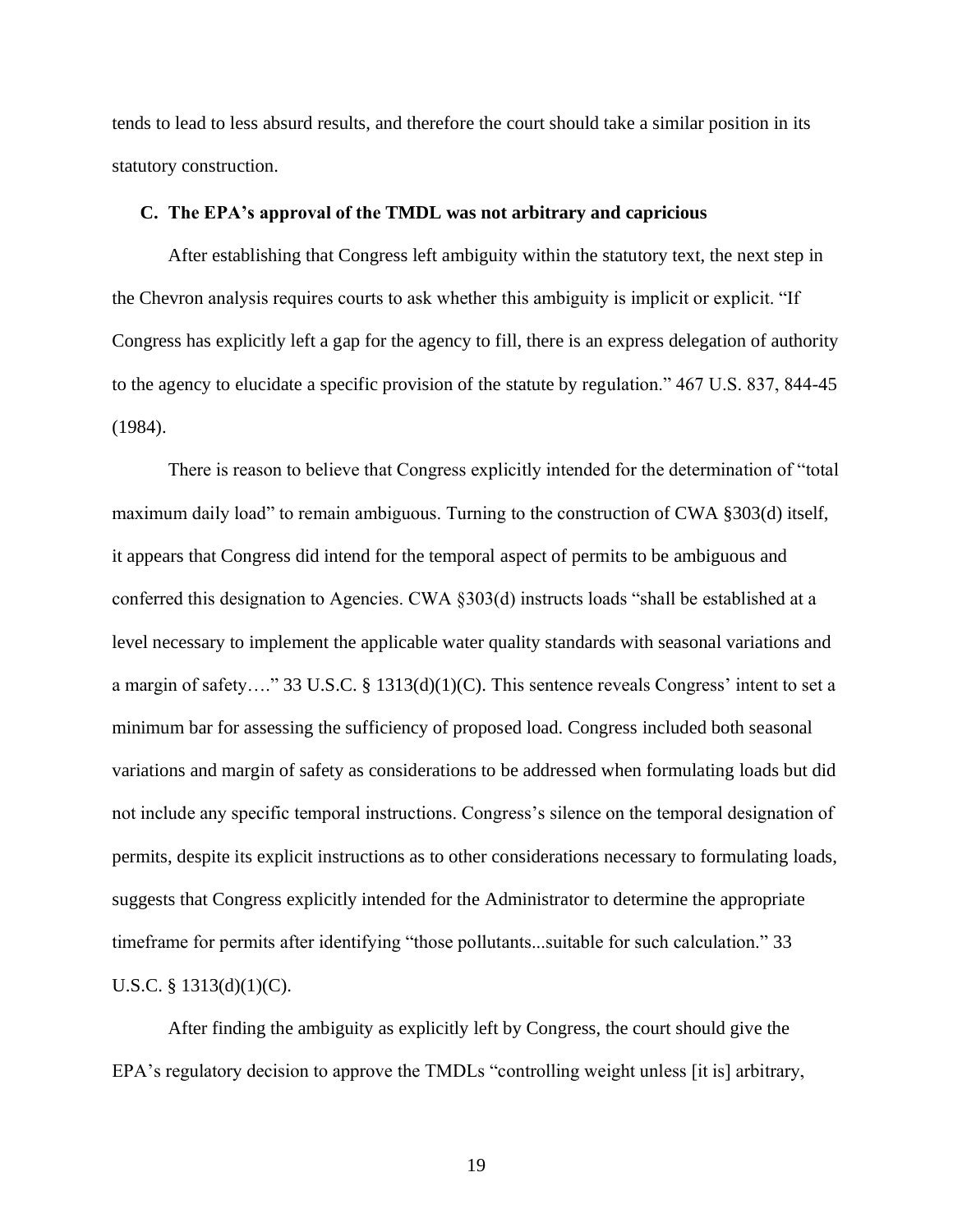capricious, or manifestly contrary to the statute." *Chevron*, 467 U.S. 837, 845 (1984). The record counters the argument that the EPA made an arbitrary or capricious determination in approving the TMDLs. The EPA properly implemented the TMDLs through formal notice and comment and incorporated the record of scientific reports and public comments into its own record. The EPA also followed its own officially promulgated rules, which allow TMDLs to "be expressed in terms of either mass per time, toxicity, or other appropriate measure." 40 C.F.R. §130.2. For these reasons, the EPA did not act arbitrarily or capriciously in approving the CWIP, since it followed the proper regulatory process in approving the TMDLs and defined them by its own promulgated regulations.

#### <span id="page-23-0"></span>**D. The EPA's approval of the TMDL was reasonable**

Even if the court rejects the argument that Congress explicitly left ambiguity within the statute, the EPA's approval of the CWIP was still reasonable. Under the Chevron implicit intent doctrine, the Court "may not substitute its own construction of a statutory provision for a reasonable interpretation made by the administrator of an agency." 467 U.S. 837, 845 (1984). The only question the court should ask in this analysis is "whether the Administrator's view that it is appropriate in the context of this particular program is a reasonable one." *Id.* In the case at hand, the EPA made a reasonable determination to approve the CWIP.

The district court misinterpreted the EPA's adoption of staged implementation of the CWIP and instead categorized it as "phased implementation" of the CWIP. This distinction is an important one, and one which the EPA has previously clarified that the "phased TMDLs" are appropriate for a scenario in which "there are uncertain loadings from the major land uses and/or limited knowledge of in-lake processes." U.S. Env't Prot. Agency Off. of Water, Memorandum on Clarification Regarding "Phased" Total Maximum Daily Loads (Aug 2, 2006), at 3.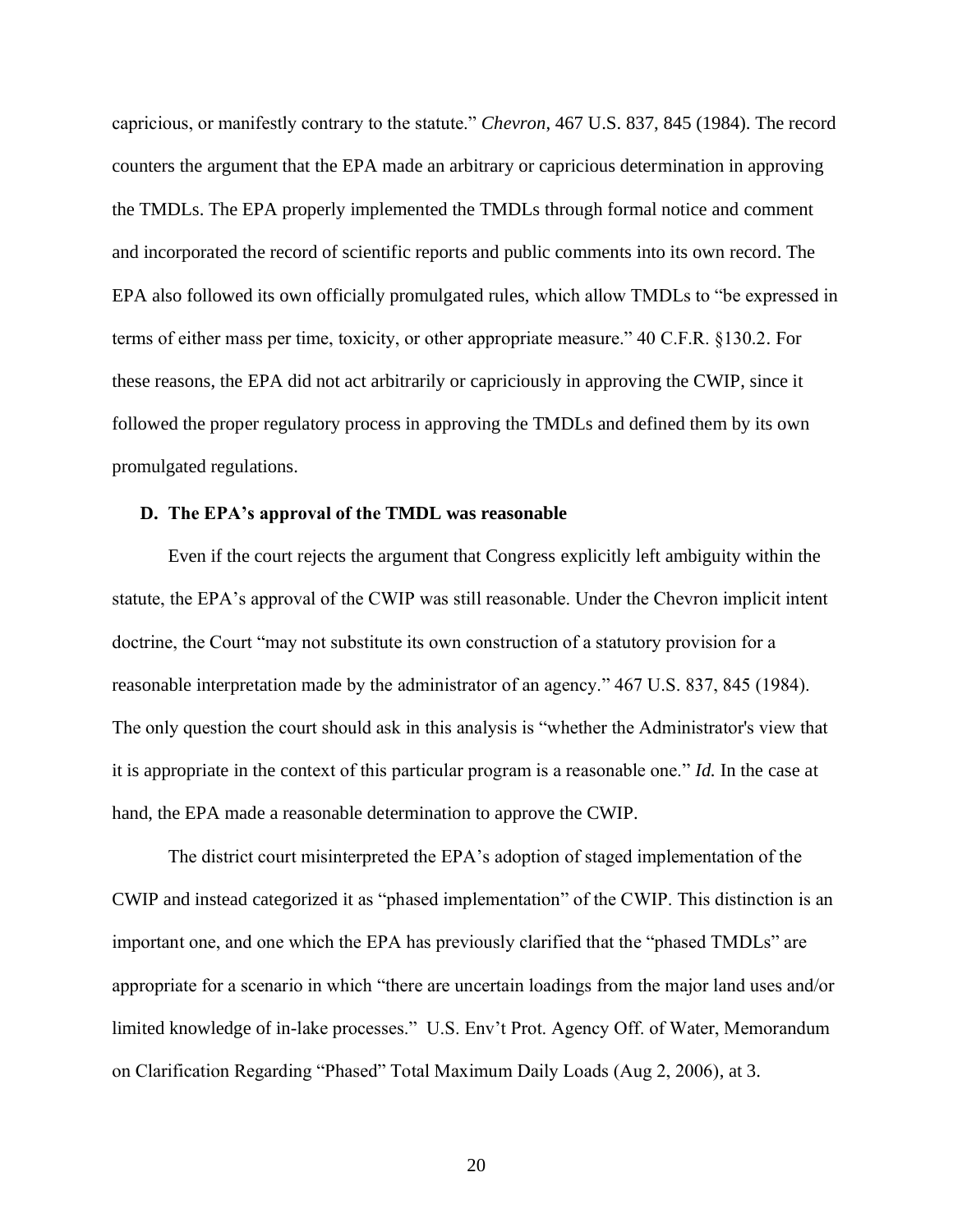In the case at hand, the staged implementation is not "phased" since it is not based upon a lack of data or information. Instead, EPA's regulatory guidance controlling "staged implementation" should be considered by the Court in assessing its reasonability. According to a 2006 Memorandum issued by the EPA Water Division Director, a staged implementation "determining [the] reasonable period of time in which water quality standards will be met is a case-specific determination." *Id.* at 2. Therefore, the EPA did not unreasonably grant a five-year extension for achievement of water quality standards, but rather approved a staged implementation approach which it has recognized may be "require[d]….particularly if [the TMDLs] include nonpoint sources." *Id.* at 5. For these reasons, the Court should find that the EPA's approval of the TMDLs was reasonable and reverse the decision of the District Court.

The EPA's approval of a staged implementation is also reasonable in light of the EPA's own promulgated rules regarding TMDL formation. As aforementioned, the official regulations adopted by the EPA allow TMDLs to "be expressed in terms of either mass per time, toxicity, or other appropriate measure." 40 C.F.R. §130.2(i). The staged implementation of the TMDLs fits neatly within this standard and is therefore further proof that the EPA acted reasonably pursuant to the applicable laws and regulations.

## <span id="page-24-0"></span>**IV. EPA's Determination to Approve Nonpoint Source BMPs as an Offset to Point Source Reductions is Not Arbitrary and Capricious or an Abuse of Discretion**

This Court should affirm the district court's conclusion that the EPA's determination to suggest nonpoint source Best Management Practices (BMPs) as an offset to point source reduction was not arbitrary and capricious or an abuse of discretion. As the district court acknowledged, "EPA's calculation and load allocations is a matter of EPA applying its regulatory standards to the record before the agency." R. at 15.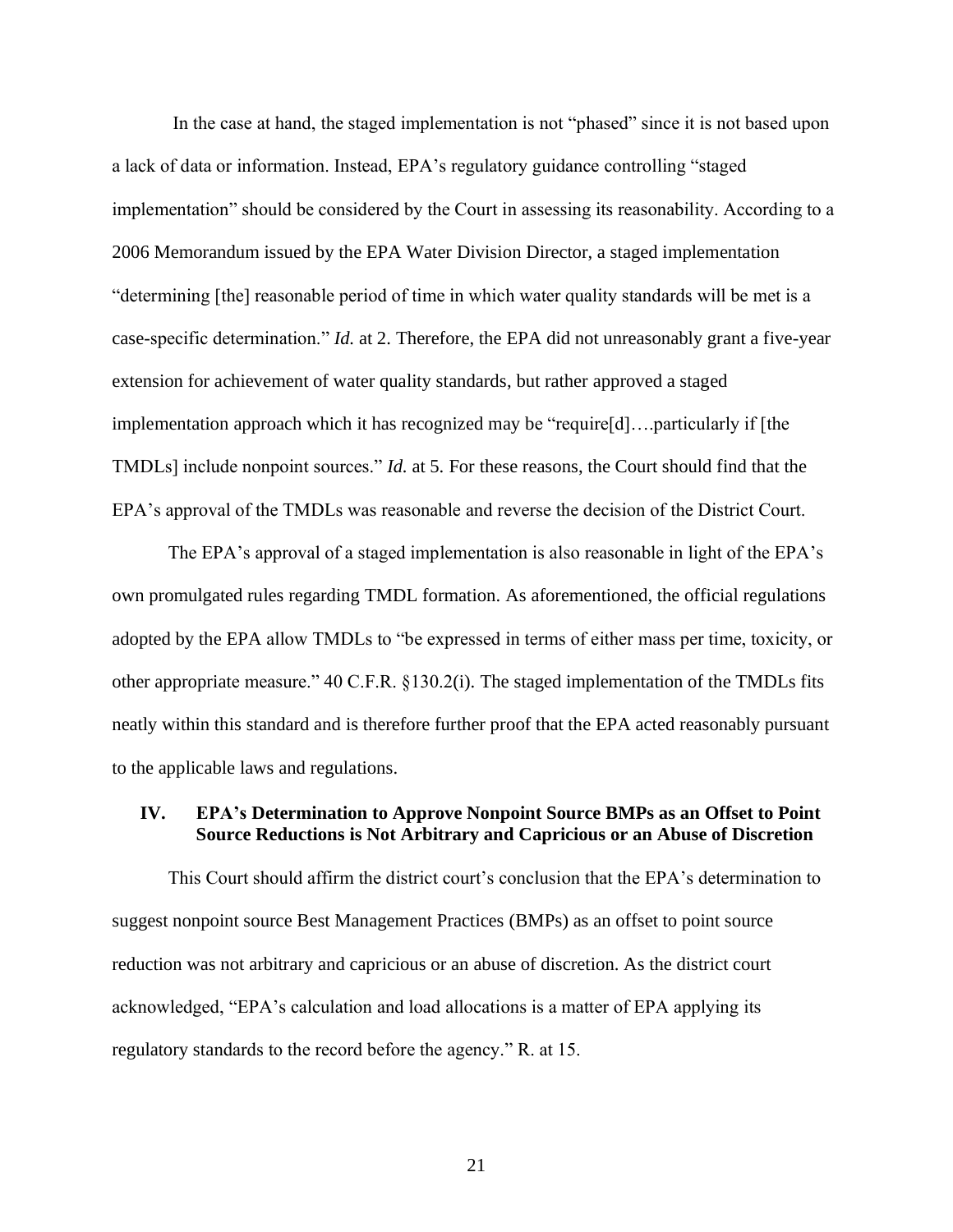Best Management Practices are defined by the EPA in its official regulations, which state that "[i]f Best Management Practices (BMPs) or other nonpoint source pollution controls make more stringent load allocations practicable, then waste load allocations can be made less stringent." 40 C.F.R. §130.2(i). BMPs are meant to serve as a tool for "nonpoint source control tradeoffs." *Id.* Nowhere in either the Clean Water Act, nor the EPA's official regulations have "reasonable assurance", nor "nonpoint" standards been adopted. Due to this fact, the agency's actions are owed *Chevron* deference, and therefore the Court should only ask whether or not the EPA acted arbitrarily or capriciously in its decision not to require "reasonable assurance" that the CWIP will be implemented by non-point sources.

An agency action or rule is arbitrary and capricious when the agency "entirely failed to consider an important aspect of the problem, offered an explanation for its decision that runs counter to the evidence before the agency, or is so implausible that it could not be ascribed to a difference in view or the product of agency expertise." *Motor Vehicle Mfrs. Ass'n of the U.S., Inc. v. State Farm Mut. Auto. Ins. Co.*, 463 U.S. 29, 43 (1983). As the district court noted "[n]othing in the CWA requires actual implementation and compliance by nonpoint sources, which Congress left optional to the states." R. at 16. Due to the absence of federal regulation on nonpoint sources, "nonpoint source reductions can be enforced against those responsible for the pollution only to the extent that a state institutes such reductions as regulatory requirements pursuant to state authority." *City of Arcadia v. U.S. Env't Prot. Agency*, 265 F. Supp. 2d 1142, 1145 (N.D. Cal. 2003). Therefore, states hold the "primary authority and responsibility for issuing permits and controlling nonpoint source pollution in that state." *Sierra Club v. Meiburg*, 296 F.3d 1021, 1026 (11th Cir. 2002). As the record reflects, The State of New Union does not view the reduction of nonpoint sources as a regulatory requirement, since it "lacked the statutory